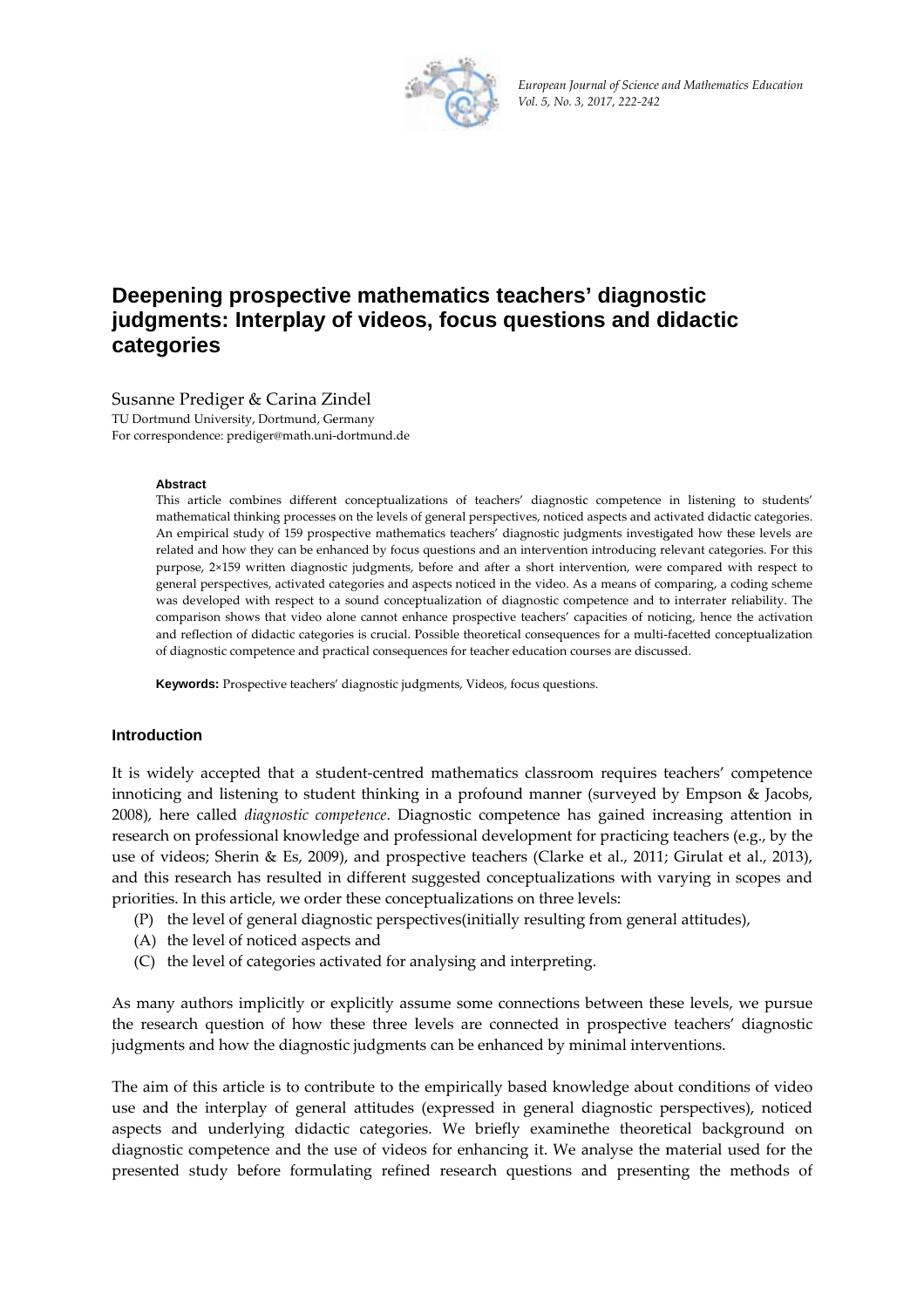empirically investigating 2×159 written diagnostic judgments. The main section reports on selected results, showing the necessity of adequate focus questions, which can influence the use of categories andactivation of general diagnostic perspectives. The connection between activated categories and addressed aspects is not straightforward, but the change resulting fromthe intervention shows the crucial importance of didactic categories.

#### **Theoretical background: Enhancing teachers' diagnostic judgments by the use of videos**

# *Different conceptualizations of diagnostic competence between general diagnostic perspectives, noticed aspects and didactic categories.*

Teachers' competence for listening to student thinking (referred to as diagnostic competence; see Helmke et al., 2003; Brunner et al., 2013) has gained an increasing attention in mathematics teacher research due to its high relevance for mathematics teaching and learning. Many authors point out that teachers' diagnostic competence

- is an important condition for student-centred teaching approaches in which the teacher is responsive to students' ideas (Ball & Cohen, 1999;Empson& Jacobs, 2008)
- is a necessary condition for adaptive teaching in which a teacher is attentive to students' specific challenges (Even & Tirosh, 2002; Empson & Jacobs, 2008)
- has an empirically proven impact on students' learning success (Wilson &Burne, 1999; Franke et al., 2001; Brunner et al., 2013)
- once acquired as expertise, can provide a long-term opportunity to continuous individual professional development for teachers by learning from their students (Franke et al., 2001).

However, the community deals with various divergent conceptualizations of diagnostic competence. Most quantitative studies have referred to accuracy of predicting student achievement in tests (ranks, success rates or variances for items or students; e.g., Schrader & Helmke, 1987; Brunner et al., 2013) and some to speed of evaluating student utterances (Krauss & Brunner, 2011). Both conceptualizations seem to only partly address what is required for supporting student-centred, adaptive teaching in a profound sense. Therefore, they are not considered in this article.

Most theoretical or qualitative studies on diagnostic competence or teachers' listening to students have suggested more holistic conceptualizations with a stronger emphasis on unfolding students' uttered ideas rather than predicting their success without seeing the student (see Empson & Jacobs, 2008, for an overview and Prediger, 2010a, for a critique). In many of these qualitative studies or theoretical papers, diagnostic competence has been characterized by general attitudes expressed in general diagnostic perspectives, which can be organized in three dichotomies:

- (P1) Surface judgment vs. deeper focus on mental aspects. In particular, the *speed of evaluation* construct is contradictory to many conceptualizations of diagnostic competence, which emphasize the need to overcome *surface judgments* of students' utterances and develop a *deeper focus on mental aspects*rather than surface aspects in order to analyse students' thinking systematically (Empson & Jacobs, 2008).
- (P2) Deficit orientation vs. resource orientation.An interest in mental aspects of student thinking should not only be encouraged by simple studies of errors and misconceptions in teacher education classrooms, because this risks stabilizing a deficit‐oriented attitude towards students. Instead, a *resource‐oriented perspective* has been emphasised within constructivist perspectives (Selter, 2001; Smith et al., 1993).
- (P3)Directive listening vs. reconstructing inner logic. A third general attitude to be overcome for diagnostic competence has been characterized by *directive listening*, i.e., evaluating whether students utterances match expected responses (Empson & Jacobs, 2008, p. 268). The oppositeis a so‐called interpretative attitude (Jungwirth et al., 2001), consisting of being able to *reconstruct the inner logic* of student thinking, even if it does not appear logical in the adults'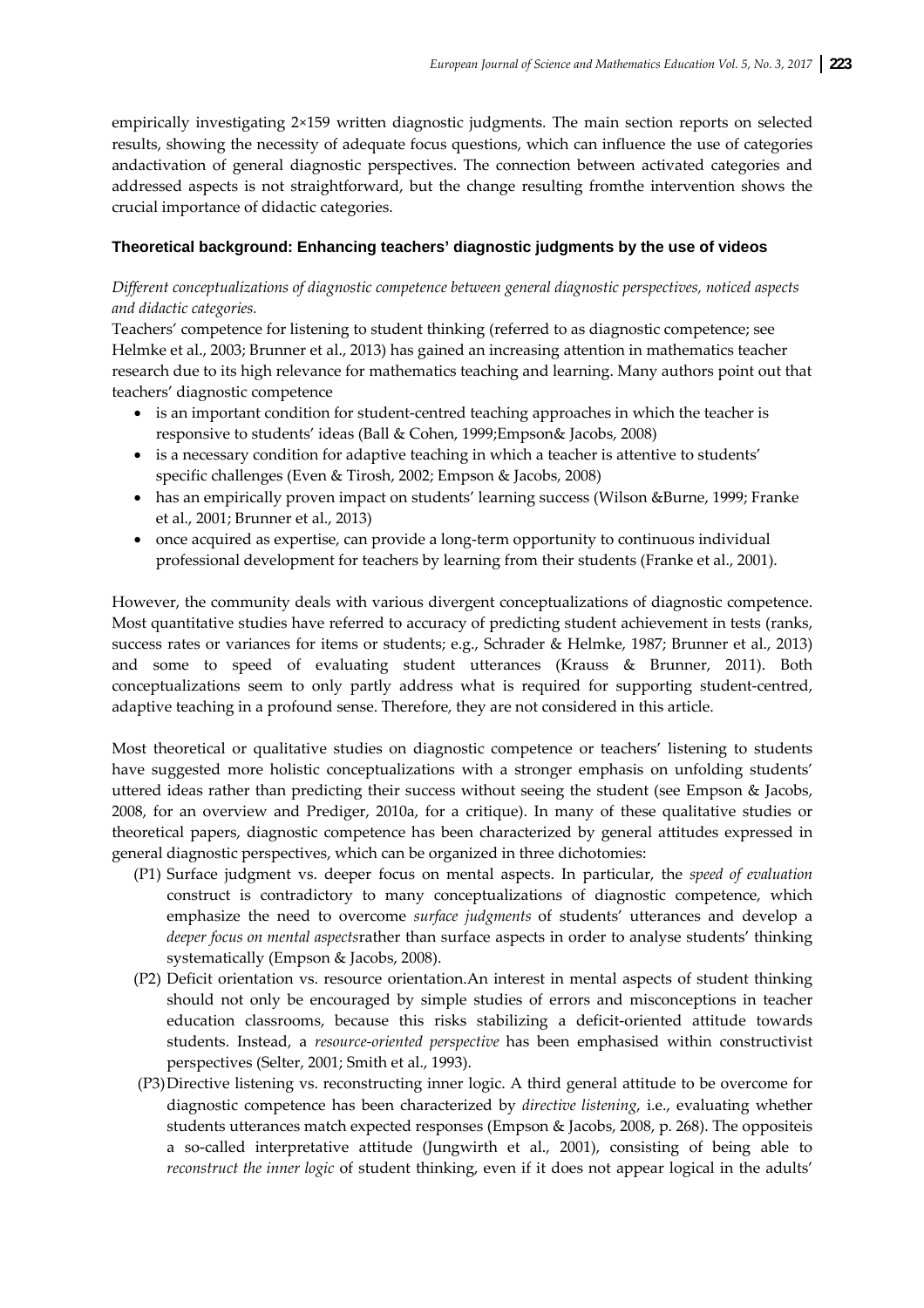view (e.g., Jungwirth et al., 2001; Smith et al., 1993). Arcavi and Schoenfeld (2008) have described this by the fruitful metaphor 'decentering'.

Beyond these general perspectives, an expert diagnostic judgment can be characterized by the richness of the *aspects noticed* by the expert. For example, Morris et al. (2009) showed that unpacking the mathematical sub‐goals of a task is an important facet of diagnostic competence when the diagnostic judgment is a base for planning the further learning process.

Sherin et al.'s (2011) construct of *noticing* refers to the complexity of whole‐class teaching and emphasises the need for selecting aspects by defining noticing as 'the processes through which teachers manage the blooming, buzzing confusion of sensory data with which they are faced . . . during instruction' (Sherin et al., 2011, p. 5). Hence, noticing selected aspects involves filters of perception and consists of two processes:' attending to particular events in an instructional setting 'and' making sense of events in an instructional setting' (ibid., p. 5). For the second process of making sense, they hint at the relevance of categories: Interpreting means 'relating observed events to abstract categories and characterizing what they see in terms of familiar instructional episodes' (ibid., p. 5).

This conceptualization of noticing as selecting and interpreting by categories resonates with the emphasis on general and topic‐specific *categories activated* for perceiving and interpreting phenomena during a diagnostic judgment: 'A description of persons [or their utterances] only becomes a diagnostic analysis when it is based on an explicit theoretical fundament, i.e., when based on a categorical system or sensitizing concepts' (Helmke et al., 2003, p. 19). Hence, Jungwirth et al. (2001), Prediger (2010a) and Schwarz et al. (2008)have included the application of systematic categories into their definition of diagnostic competence, even if they refer noticing to more narrow situations than Sherin et al. (2011). Also Walkoe (2014) and Busch et al. (2015) emphasise the relevance of applying (in these cases topic‐specific) categories.

Summing up, existing conceptualizations of diagnostic competence vary in scope (e.g., complexity of whole-class teaching or situations with one or two students) and assume different priorities and relations between general diagnostic attitudes, activated categories and what is noticed. As this paper refers to introductory lectures in initial teacher education rather than continuous professional development of practicing teachers (such as Sherin et al., 2011), the scope of noticing is here restricted to diagnostic situations with one or two students in order to reduce complexity. Notwithstanding these restrictions, we combine the sketched conceptualizations and assume that diagnostic judgments can be characterized by (P) the underlying general diagnostic perspectives, (A) the aspects noticed and (C) the categories applied.

Investigating the *relation between perspectives*, noticed aspects and knowledge about categories in teachers' diagnostic judgments is still an important issue of research, as Schoenfeld (2011) and Dreher and Kuntze (2014) outline. As a reaction to this research need, different empirical investigations have been conducted in order to unfold diagnostic competence manifestedin diagnostic judgments: Schwarz et al. (2008) investigated the diagnostic judgments of 491 prospective secondary teachers on students' solutions for a modelling problem. The diagnostic judgments were analysed with respect to the number of noticed aspects and how these aspects were related to categories. Prediger (2010a) showed how categories for interpreting the equal sign were necessary for diagnosing students' process of meaning construction and how these categories were connected to general attitudes and perspectives. Walkoe (2014) showed that priming teachers with topic‐specific categories can enhance what they notice and in particulardiscussed student algebraic thinking as they receive vocabulary and sensitizing lenses. When Busch et al. (2015) evaluated a continuous professional development course with respect to the development of 26 practicing teachers' diagnostic judgments on students' conceptions of functions, they focused on the general diagnostic perspectives (deficitorientation and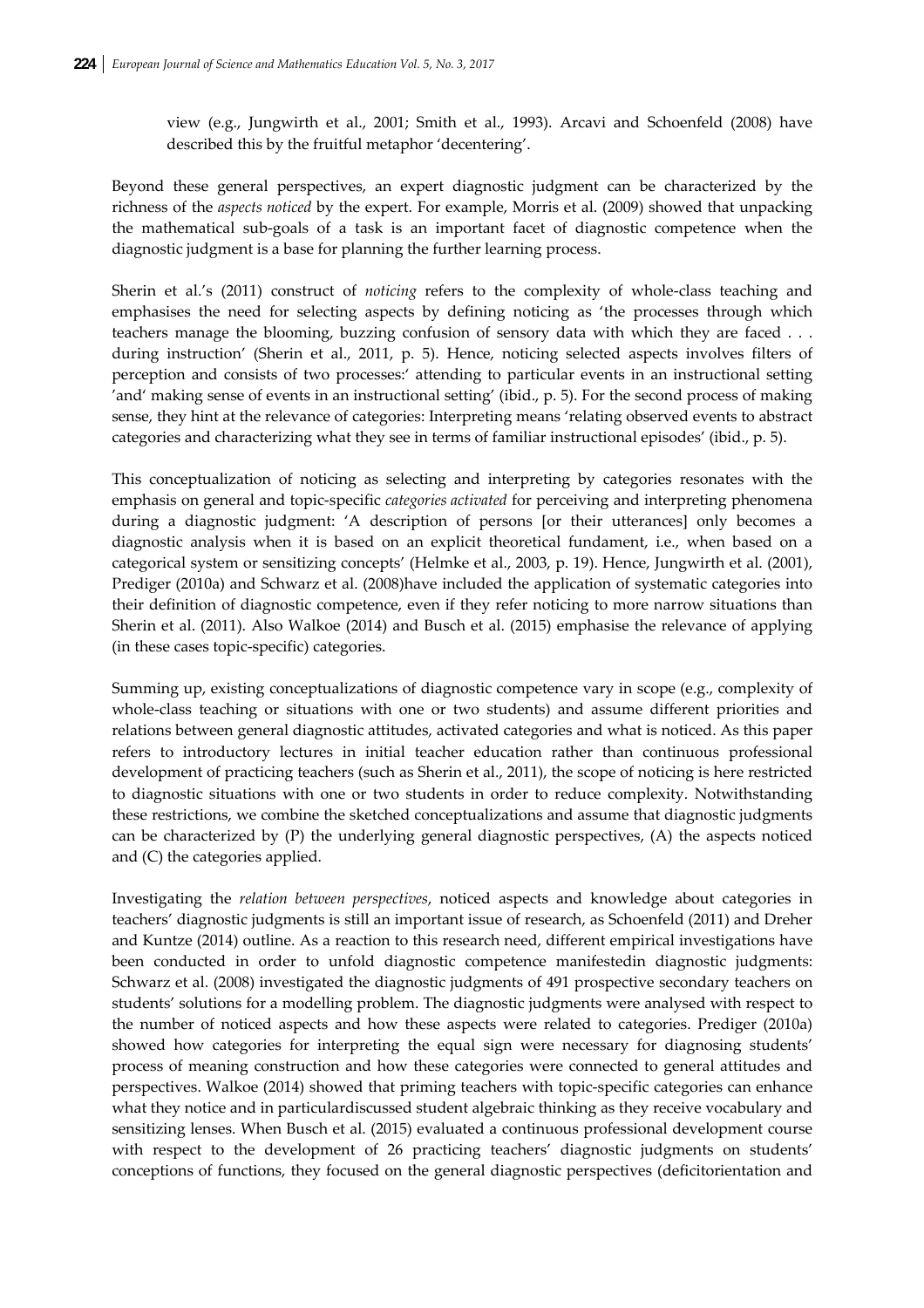focus on deep mental aspects) and systematic use of categories, namely conceptions of functions; their professional development contributed to deepening teachers' judgments and to achieve more fruitful perspectives. Philipp and Leuders (2014) compared three teachers' and three teacher educators' diagnostic judgments with respect to the relation of perspectives, applied knowledge and noticed aspects. They confirmed the expected tendency that the teacher educators noticed a greater number of different aspects, had a stronger resource orientation and drew more explicitly on their knowledge of conceptions of fractions. Dreher and Kuntze (2014) investigated the theme-specific noticing of 67 preservice and 77 in-service teachers on chances and difficulties of using multi-representations to understand fractions. They systematically showed that the adequacy of theme-specific noticing is directly connected to underlying knowledge of categories and possible chances and risks, since aspects and categories are related statistically, by analysing the teachers' written judgments of videovignettes.

Based on these existing insights into the connection between perspectives, aspects noticed and categories applied, the current study investigates these connections in prospective teachers' diagnostic judgments on students' modelling processes and examines how they can be deepened by means ofa short intervention. In this way, we intend to contribute to the important emphasis on topic‐ specific categories for profound diagnostic judgments.

It has often been emphasized that developing profound diagnostic competence is a matter of several years of in-service professional development, especially when all relevant aspects in the complex reality of classroom instruction are in view (Franke et al., 2001, Empson & Jacobs, 2008, p. 267; Sherin & van Es, 2009). Acknowledging this complexity and the long‐term scale involved are crucial to starting the development of diagnostic competence asearly as possible in pre‐service teacher education and investigating the relevance of providing a categorial framework for pre‐service teachers' diagnostic judgments.

Although pre‐service education can hardly enhance teachers' noticing of whole‐classroom complexity, it can start with written diagnostic judgments of less complex situations, as different intervention studies have shown (e.g., Heinrichs, 2015;Girulat et al., 2013).

#### *Use of videos for deepening diagnostic judgments in pre‐service courses.*

The importance of video as a tool for pre-service and in-service mathematics teacher education and many different purposes has often been emphasized (Brophy, 2004; Seago, 2000;Sherin, 2004). Using videos has specifically proven effectiveness for developing teachers' noticing in long‐term courses for in‐service teachers (e.g., Sherin & van Es, 2009; Jungwirth et al., 2001; Scherer & Steinbring, 2006). These studies also provide important criteria for the effective use of video: It is not the video itself, but the systematic and category‐led communicative reflection of videos in repeated sessions that leads to deepening or widening teachers' noticed aspects (Sherin & van Es, 2009), changing their general perspectives (Jungwirth et al., 2001; Scherer & Steinbring, 2006; Sherin & van Es, 2009) and increasing self-initiated reference to categories (Busch et al., 2015). In all these studies, the researchers mention more or less explicitly the relevance of focus questions posed by the participants or the teacher educator for shifting the attention.

In initial teacher education programs, videos are also increasingly used for various purposes (Blomberg et al., 2013) such as showing best practices or analysing teachers' own teaching experiments. Videos designed to develop diagnostic competence have often been applied for diagnostic interviews in small tutor groups (e.g., Clarke et al., 2011), but also for enhancing the variety of aspects teachers notice in classroom observations (Star & Strickland, 2008).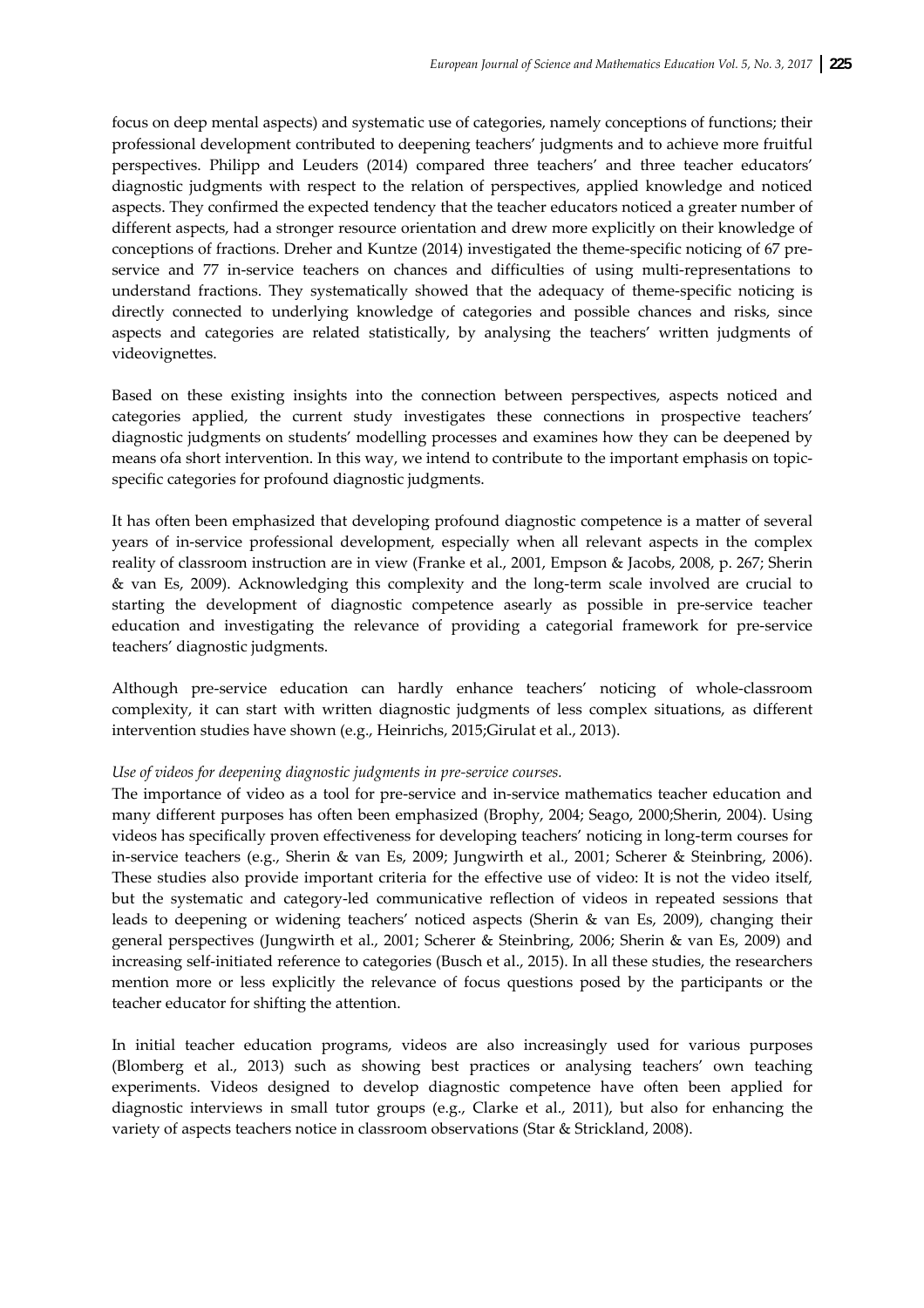In order to initiate the first steps towards diagnostic competence as early as the students' first year, video can also be used in big introductory lectures (in Germany as well as elsewhere, these usually address 100 or more students). Little is known so far about conditions of video use in this specific teaching learning arrangement, which makes a communicative reflection more complicated. From the existing literature, we draw on several conditions that might influence learning from video:

- **video** has a higher authenticity compared to students' written products,
- adequate **focus questions** by which teachers' noticing is partly guided and
- it offers of **systematic categories** that deepen the analysis (Helmke et al., 2003).

Hence, our research interest refers not only to the relation between general perspectives, noticed aspects and activated categories, but also to the possibility of using video to deepen the judgments and focusing the attention by offering categories and focus questions. As diagnostic judgments depend strongly on the situation to be analysed, the next section thoroughly presents a video, the possible aspects to be noticed and the underlying categories.

## **Anton's video: A priori analysis of the material and its underlying categories and aspects**

#### *The word problem and first categories for analysing it.*

In order to investigate prospective teachers' diagnostic judgments, we refer to a video that the first author has often used in pre‐service and in‐service teacher courses. It shows a student's modelling and solution process for the following task (raw data from the master thesis by Renk, 2009; analysed in detail in Prediger, 2010b):

**Word problem. '**The African grey parrot can grow up to 40 cm long. A flamingo measures about 2 m, thus 200 cm. How many times is the flamingo bigger than the grey parrot?'

One typical tool for analysing the necessary and observable cognitive activities for these kinds of word problems is the modelling cycle (Pollack, 1979; here by vomHofe et al., 2006). The activity categories of the modelling cycle allow description of the hypothetically necessary cognitive activities for modelling and solving the word problem, although not necessarily chronologically: The starting point is a (more or less authentic) situation from the non-mathematical 'world' (i.e., a situation that is to be mathematised). Once the situation model is structured, it has to be *mathematised* into a mathematical model, here the arithmetic operation '40 x ? = 200' or '200  $\mu$ 0 = ?'. Inner-mathematical *calculating* results in 5, and then this result is to be *interpreted* with respect to the situation, e.g., the flamingo is 5 times bigger than the parrot. *Validating* here means asking, is that a plausible result? If not, the cycle begins again. The core activities written in italics will later serve as categories and be marked as categories, e.g., <*interpreting*>.

This classical cycle can be complemented by the step of structuring the original situation into a situation model; here that means identifying that the question corresponds to the question, 'How often does the parrot fit into the flamingo?' (see Reusser, 1990, and Borromeo Ferri, 2006, for the relevance of the situation model). When specifying which mathematical knowledge is required for this elementary modelling process, the category of *basic mental models* (BM in Figure 1;vomHofe et al., 2006; similarly, Usiskin, 1991) offers topic‐specific keys: In order to <*mathematise*> the question 'How often does 40 fit into 200?'using division, the *quotitive model* (the topic‐specific instance of basic mental models *BM*) is required, i.e., the knowledge that the question of fit into can always be mathematised using division, and, vice versa, the result of division can be *interpreted* as the factor between both numbers.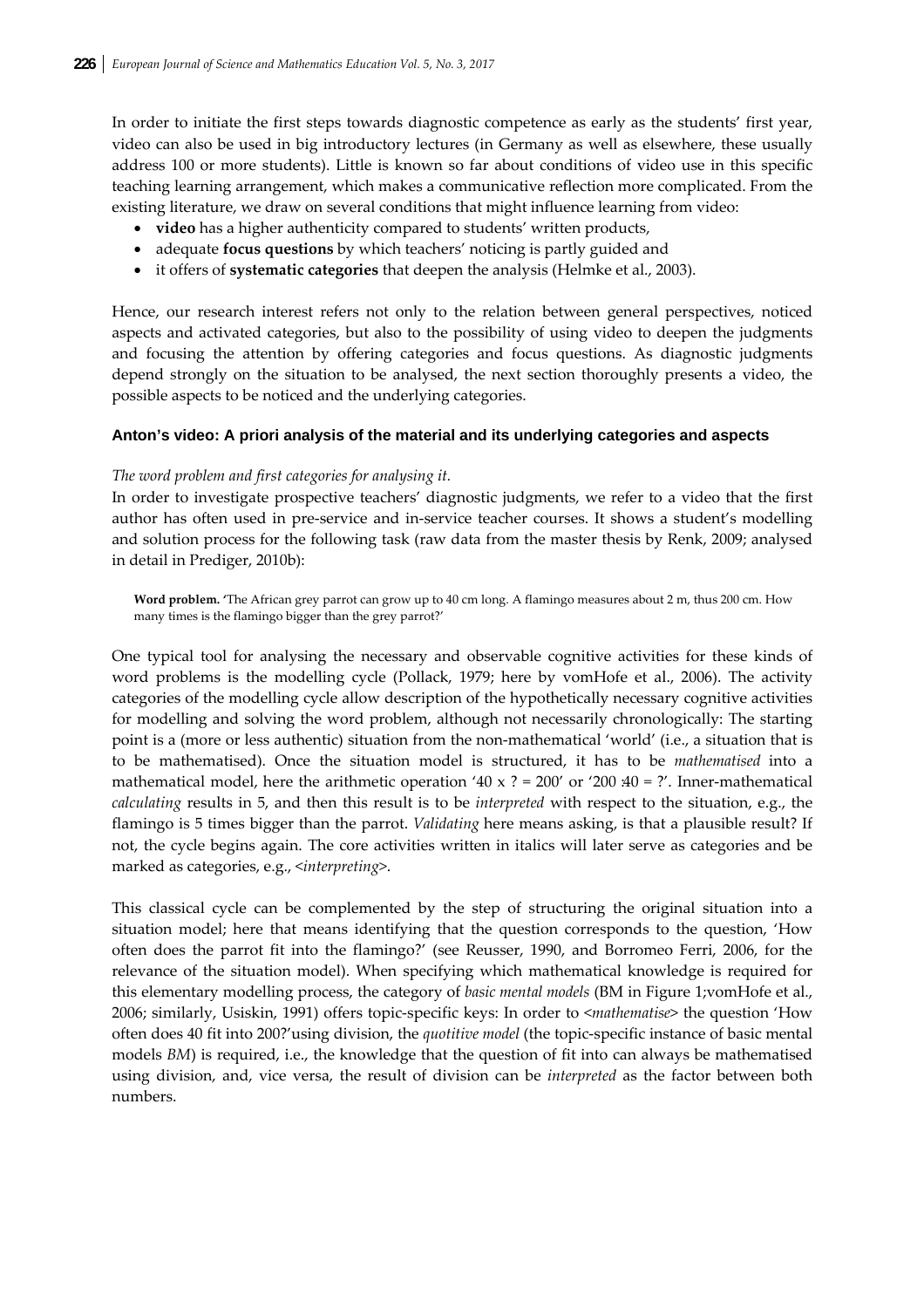

Figure 1. Left: Modelling cycle with basic mental models (BM), Right: Anton's individual pathway through the modelling cycle

The cognitive activities in the modelling cycles have been often used for analytic purposes in a priori analyses of tasks, but also for a posteriori analyses of students' modelling processes (e.g., Borromeo Ferri, 2006; Galbraith & Stillman, 2006) and for investigating teachers' diagnostic competence (Schwarz et al., 2008). Similarly, the basic mental models serve as important categories for students' difficulties (e.g., vomHofe et al., 2006; Prediger, 2008)and as categories in teachers' diagnostic competence (Davis & Simmt, 2006; Prediger, 2010a).

#### The case of Anton's video: Reconstructable aspects and further categories.

The above categories were applied to analyse the videotaped multi-facetted modelling and solution process of a10-year-old boy named Anton (A in the transcript), who worked on the parrot-flamingo word problem. The interviewer (I) continuously pushed him to think aloud and selectively helped when the process stopped.

Analysing the video using the five introduced categories (indicated using '< . . >')allowed the identification of several typical aspects in students' processes, but also required the addition of two further categories (see below).

- $0A$ [reads aloud the text of the word problem]
- $1A$ There. . . [5 sec break] 40 times 200 . . .
- $2<sub>T</sub>$ How did you find that?
- $3A$ [4 sec break] Oh, no. Or, there I would, or there, or 40 divided by 200.

Having read the word problem, Anton immediately <mathematises> without <structuring> the situation by combining the two numbers arbitrarily (Lines1 and 3). Aspect A1 (aspects are indicated  $using' \dots \|')$ 

 $\|$ A1: Anton mathematises hastily using 40 × 200 and 40:200 $\|$ 

reflects a typical pattern in students' modelling processes which has often been found in empirical research: Students combine the numbers in the word problem arbitrarily without paying attention to the choice of operations and without really structuring a situation model (Verschaffel et al., 2000; Prediger, 2010c). Whereas other students stop their process at this point, Anton continues without the interviewer's prompt:

- $4A$ [without break] There I have to watch, wait . . .
- $5I$ Yes, of course, just think about it
- 6 A [reflects silently for 16 sec] Well 160, well 1.60 m it is bigger, the flamingo. That is what I know. I can remember that [write 160 on his sheet].
- $7I$ Exactly, write that down.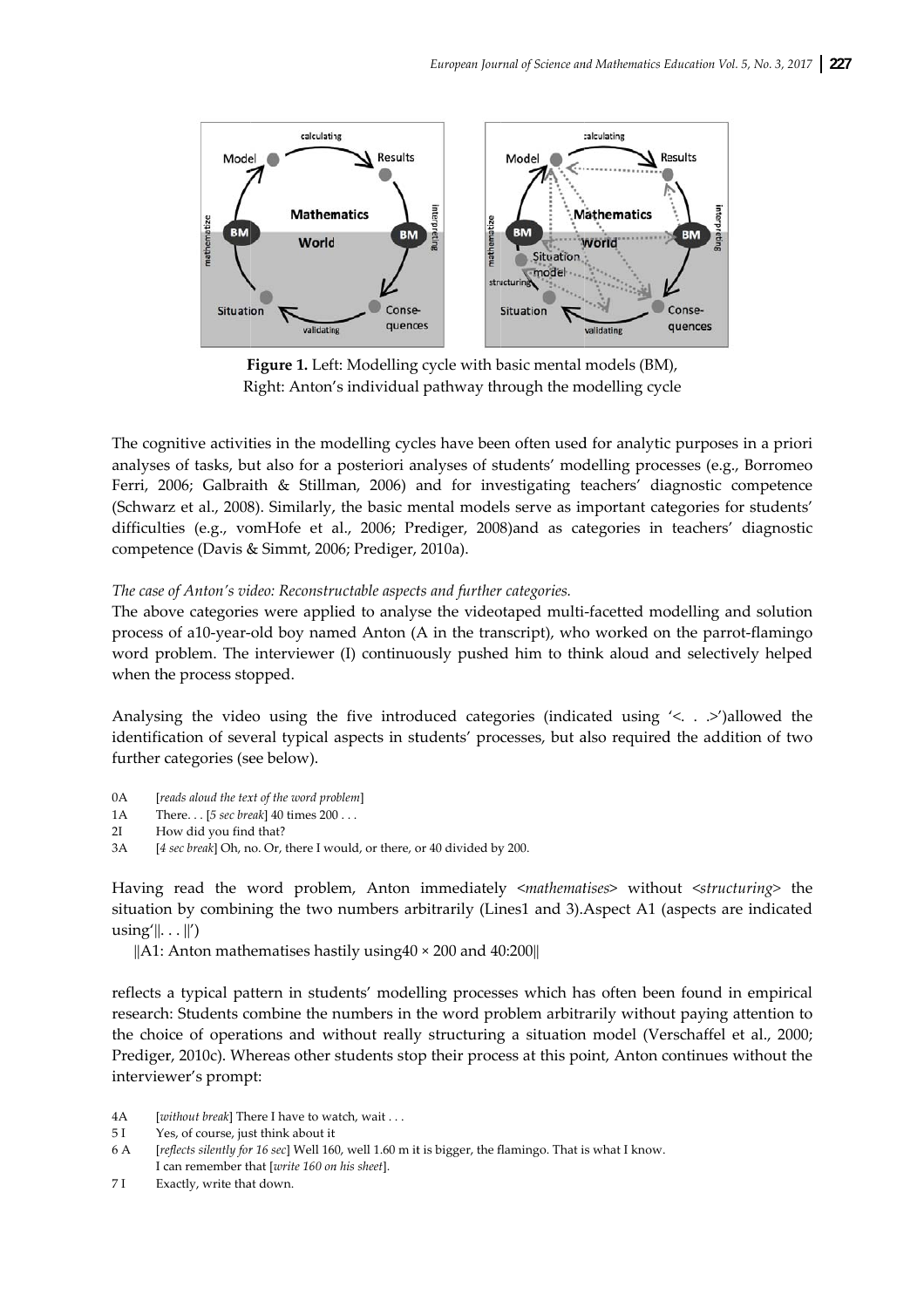- 8 A And that I have calculated in . . . Well, I have complemented.
- 9 I Ehm.
- 10 A How do youmake the complementsign?

## The reconstructive aspect, A2,in Lines 3 and 4

 $||A2:$  Anton validates the hasty mathematisation $||$ 

is important for the diagnostic judgmentbecause Anton here does not follow the typical pattern of not validating (Verschaffel et al., 2000).Teachers who are acquainted with research results sometimes overlook that not every student fits into the well‐known scheme of Aspect A1. Line 6 contains three important aspects to be observed:

||A3: Anton searches for distance instead of fit into||

||A4: Anton's result 160 is coherent with his situation model||

 $||A5:$  Anton finds the result before the formal notation $||$ 

Aspect A5 is remarkable: Anton finds the result before being able to formalise his way of thinking. This shows that the modelling cycle must not be misunderstood as being a chronological model. As the deeper analysis of the transcript unfolds, this pattern persists. Anton's individual way through the modelling cycle is quite vivid (seeFigure 1 right).

By also considering Line 8, Aspects A4 and A5 are strengthened: Anton has built his individual situation model and structures the situation as if the distance is to be determined, not the quotient. His result 160 is coherent with this additive instead of multiplicative situation model. Again, Anton reproduces a typical pattern of students' modelling processes in which structuring the adequate situation model is a typical obstacle (e.g., Galbraith & Stillman, 2006). Teachers who want to reconstruct students' processes within their inherent logic hence need to apply the additional category <*distinction correctness and match to situation model*>: Anton's result is not correct with respect to the original expectations but matches to his individual situation model. In Line 10('How do you make the complement-sign?'), AspectA5 is strengthened by another observation:

||A6: Anton cannot formalise his intuitive completion of 160||

The combination of AspectsA5 and A6 also represents a typical, far-reaching pattern: Informal thinking is more accessible for many students than <*mathematizing*> it formally, an observation made e.g., by van den Heuvel‐Panhuizen (2005) and Nunes et al. (1993). Noticing theseaspects is supported by the last category that we introduce:<*distinction between formal model and (informally) finding result*>. In the concrete case, finding the formal model is difficult because Anton does not seem to have the <*basic mental model*> of subtracting as complementing or determining the distance (Selter et al., 2012).

- 10 A How do youmake the complement-sign?
- 11 I Either you can write it anyway by plus  $\dots$
- 12 A Ok, then I can . . . [*writes 40+60+100=160 cm*]then I can 40 plus 60 plus 100 equals 160centimetre
- 13 I No, that is not correct [*hints to the written notation*]
- 14 A 40? plus 60 are one hundred, and then 200—ah, now I have [*starts to cross outthe 160*] now I have . . .there it results in 200 [*writes 200 instead of 160*]
- 15 A And then, and then, what do I have calculated? Then I know that the grey parrot [*break 3sec*] it is 40 cm, then I must . . . calculate 200 – 40.
- 16 I Yeah, what do you get then?
- 17 A Moment [*writes 200 – 40 = 160*], 200 minus 40 equals 160.
- 18 I Ehm, and what have you found, now?
- 19 A That the grey parrot is 160 cm smaller than the flamingo.
- 20 I Okay, and the question was, though, 'How many times is the flamingo bigger than the grey parrot?' How could you find that?

An easy observation in Line 12 is that Anton again chooses a partly wrong notation:

||A8: Anton wrongly notes his completion as40+60+100=160||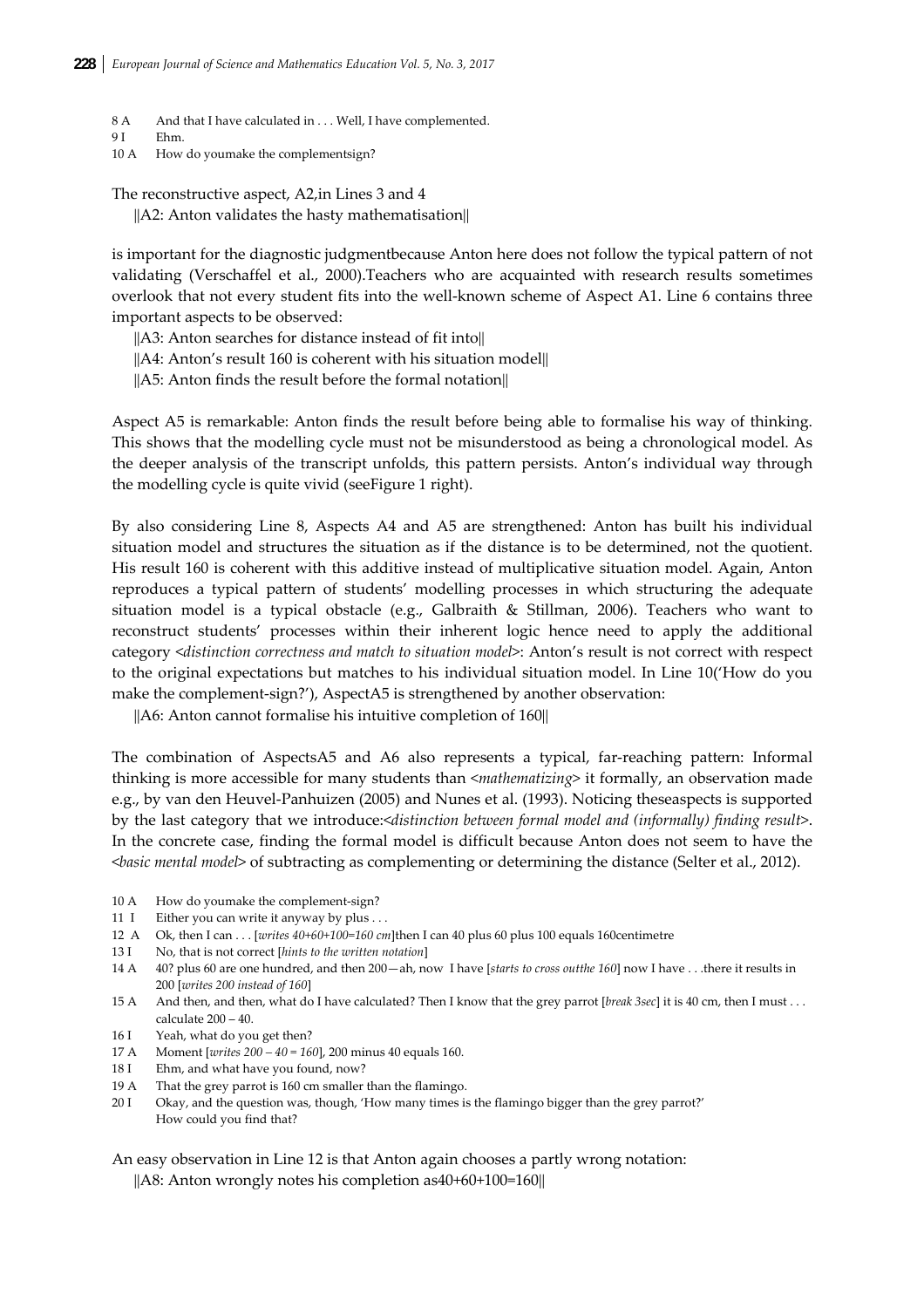Line 11 provides a possible reason for Anton's focus which is more difficult to find for the preservice teachers:

||A7: Anton is led to addition by interviewer's hint||.

Another reason seems to be that Anton records his calculation strategy, starting with 40, then adding 60, then adding 100, with the result being that 160 is complemented. In order to reconstruct this aspect, the category <*distinction between formal model and (informally) finding the result*> can be applied again. When the interviewer hints at the mistake in the notation, Anton corrects it to 40+60+100=200, but then searches for another notation:

 $||A9:$  Anton corrects notation to  $200-160 = 40||.$ 

We speculate that he searches for a new notation due to his <*basic mental model*> of equal signs: Like many students, Anton believes that the equal sign prompts the result rather than symbolises a relation (Kieran, 1981; Prediger, 2010a). After correcting 40+60+100=160 to 40+60+100=200, he is unsatisfied because his result of160 from his completion strategy is no longer visible. Thus he continues searching for a notation emphasizing the 160 and satisfying the mathematical rules of having equal expressions on both sides, which results in 200-160 = 40. However, this interpretative analysis of Anton's unexpressed thoughts is out of the scope of our paper. In Line 19, Anton <*interprets>* and <*validates>*:

 $\|$ ||A10: Anton interprets the result with respect to his situation model||

 $\|A11:$  Anton validates without reference to the original text $\|$ 

The original video continues after Line 20 with Anton searching for a new situation model and finally arriving at  $40 \cdot 5 = 200$  and  $200: 40 = 5$ , although with many further deviations on the way (see Prediger, 2010b). For our research on teachers' diagnostic judgments, we stop the video at this point.

To sum up: The analysis resulted in specifying seven topic‐specific categories and 11reconstructive aspects as possibly relevant (see Table 1 below). These categories and the three general perspectives were assumed to be useful for developing a comprehensive diagnostic judgment of Anton's modelling process and his difficulties with his choice of operations. Within the systematic analysis of the transcript from a researchers' point of view, all seven categories were applied to find and formulate the 11reconstructive aspects. It is the core of our empirical study to investigate how prospective teachers analyse Anton's process with respect to these perspectives, categories and noticed aspects, without expecting them to find all aspects.

#### **Refined research questions and hypotheses**

On the basisof this a priori analysis, the research questions were specified for the specific case of prospective teachers' noticing Anton's process:

- (Q1) What do prospective teachers notice when they write a diagnostic judgment on the video of Anton's thinking process? Which general perspectives become visible, and which categories do they activate for addressing which aspects?
- (Q2) To what extent can the diagnostic judgments be enriched by an intervention on the selected categories?
- (Q3) To what extent can the diagnostic judgments be enriched by focus questions?

We specifically investigate the following two hypotheses: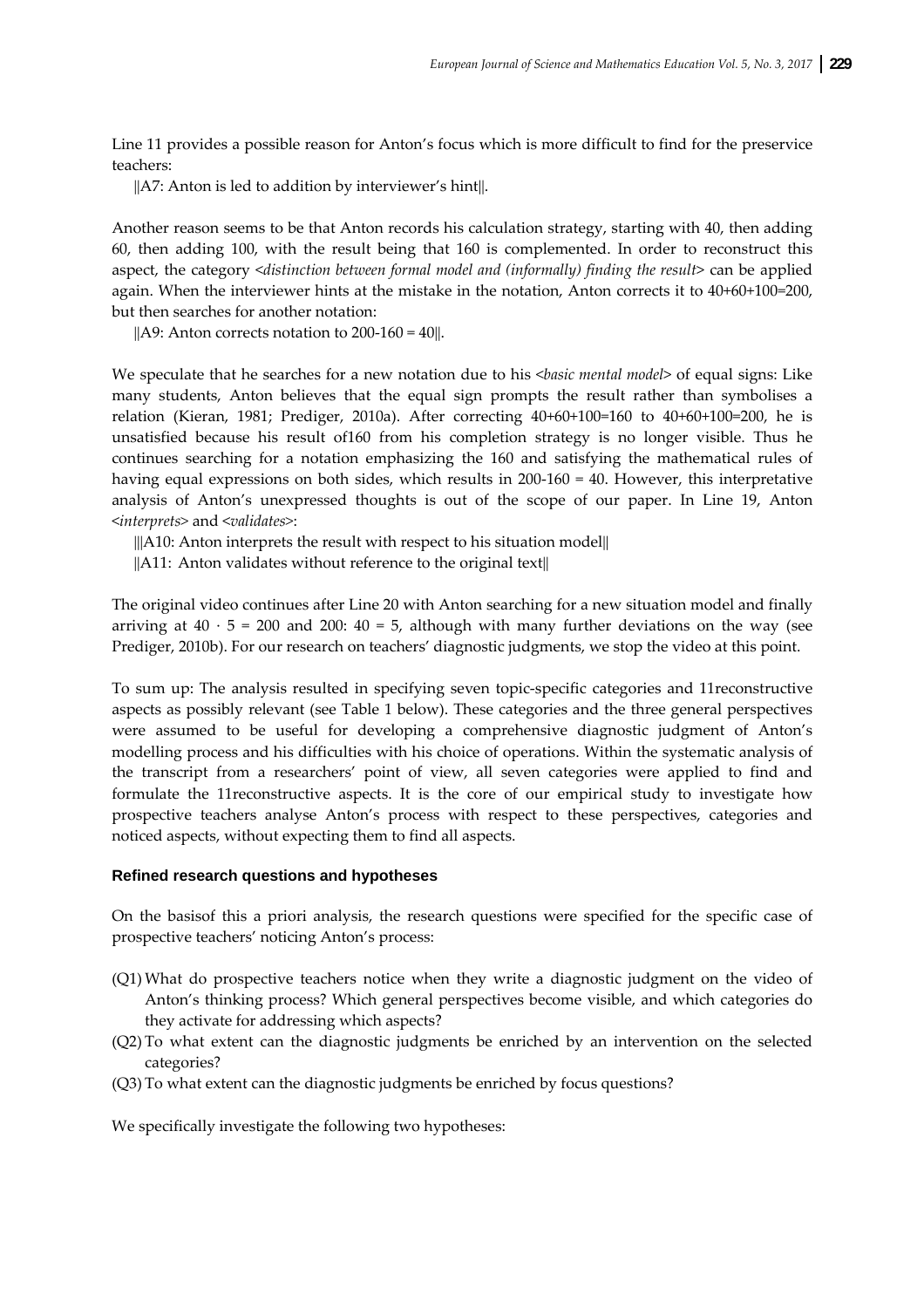- (H1) Relevance of intervention. The taught categories and aspects grounded in the taught categories are more often addressed in the second judgment than in the first judgment; the untaught categories and aspects basedon them increase less strongly.
- (H2) Relevance of focus questions. Second judgments are significantly different in perspectives, categories and aspects with or without explicit focus on basic mental models.

# **Research design and methods**

## Design for data gathering.

In order to pursue the research questions, we asked 159 prospective mathematics teachers to write diagnostic judgments on the video of Anton's thinking process (to make the situation as real as in a classroom, they received no transcript). In order to test whether prospective teachers' written diagnostic judgments could be enhanced by a short intervention on another example, the data gathering was organised using a pre- and post-intervention design (seeFigure2).



Figure2. Research design: Written diagnostic judgments before and after a short intervention

In the first inquiry, the prospective teachers received a sheet as shown in Figure 3. After the first inquiry, a lecture of 20 minutes was given by the first author. With other situations and concrete cases presented using transcripts, Categories C1 and C2 on basic mental models and C3 to C5 of the modelling cycle were introduced, but Categories C6 and C7 were not. No aspects about Anton's process were treated in the intervention so that a transfer from the presented (much less complex) example to Anton was demanded in order to unpack the process and decentre the judgment by means of the offered categories. The second inquiry was conducted immediately after the lecture.

In order to investigate the focus questions' relevance instimulating perspectives, the group was split for the second inquiry. One-half received Sheet A, the other half Sheet B. Both sheets for the second judgments contained figures of the modelling cycle (on Sheet A without basic mental models and on Sheet B with them) and focus questions as shown in Figure 3.



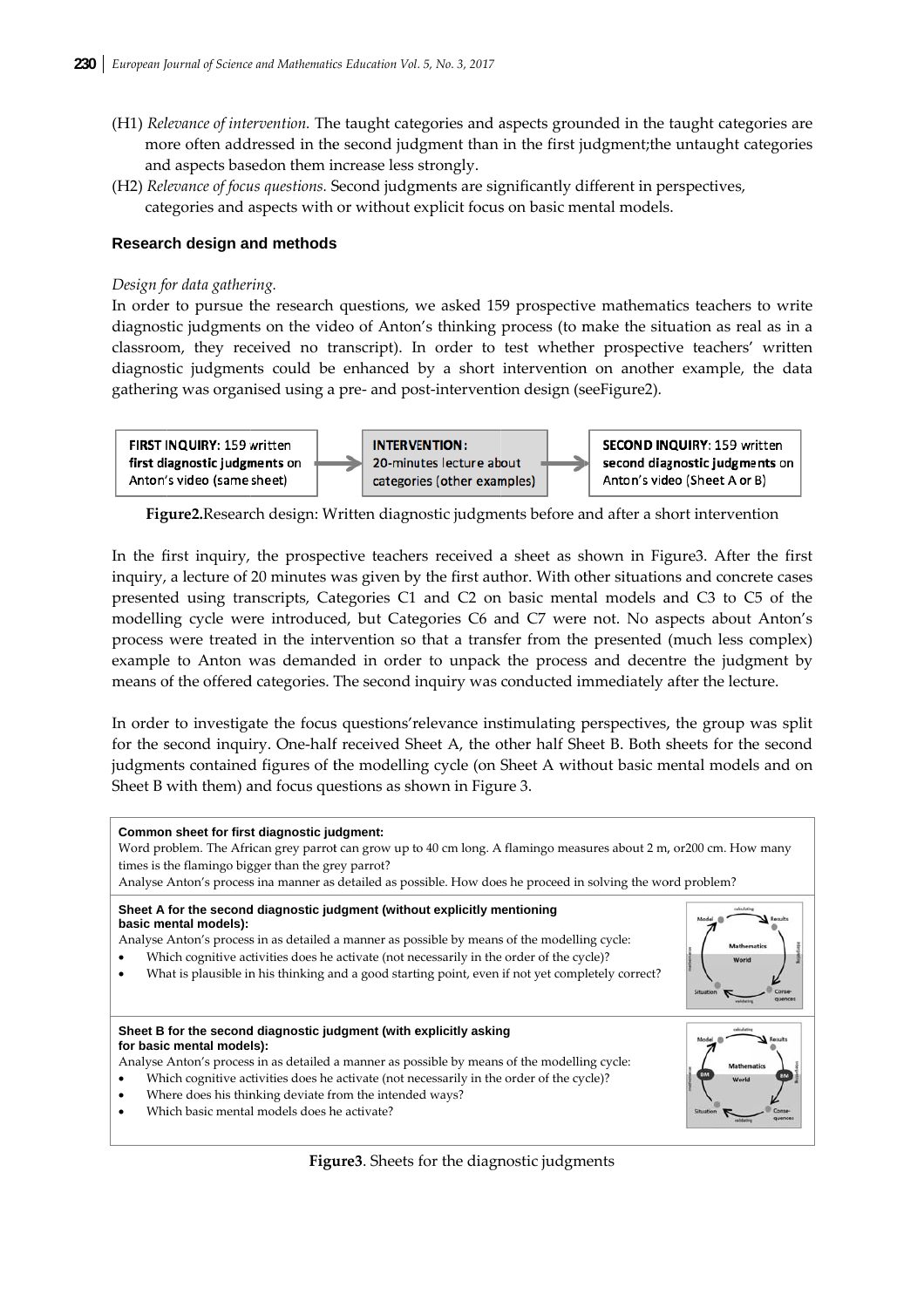## *Sample.*

The sample consisted of all participants of two secondary mathematics education courses: One course with 72 prospective grammar school mathematics teachers in their first year of university and one course with 87 prospective middle school mathematics teachers in their third year of university, both with approximately 60% females and 40% males. These groups were selected due to their varying previous experience in mathematics education. Both groups were randomly assigned to Groups A and B, receiving Sheet A (37 from the first-year class and 47 from the third-year class) and Sheet B (35 from the first‐year class and 40 from the third‐year class).

## *Methods for data analysis.*

The 2 ×159 written diagnostic judgments were analysedusing the coding scheme, with codes for perspectives, categories and aspects (seeTable 1). What teachers noticed might have been more than they explicitly wrote down in the written judgment, which is why the code' addressed aspects' was used rather than 'noticed aspects'. The data analysis proceeded in the following steps:

- *Step 0: Deriving a coding scheme* from the theory and the a priori analysis of the material.
- *Step 1: Consolidating the coding scheme.* In a team of researchers, the codes for perspectives, categories and aspects found in teachers' diagnostic judgments were specified and operationalised in order to achieve interrater reliability. Two coders were trained, and they coded independently; their incompatible codings led to refining the operationalization of the codes. Whereas interrater agreement was easy to achieve for most aspects, the coding of activated categories had to be refined several times.
- *Step 2: Rating with the coding scheme.* A third and fourth rater were trained for coding the critical part again, independently from the discussions. The interrater reliability check resulted in very good values for Cohen's Kappa for the activated categories (average  $κ = 0.76$ ) and acceptable values for the noticed aspects (average  $\kappa = 0.67$ ) but unacceptable values for general perspectives (averageκ = 0.37). As a consequence, the codings for general perspectives were discussed again and only partly included in the statistical analysis.
- *Step 3: Performing statistical analysis*. The statistical analysis comprised identifying frequencies for each code in each subgroup and for the first and second judgments. For the activated categories and noticed aspects (with good interraterreliability), *F*‐tests were conducted to test the significance of the intervention and Chi‐squared tests were conducted to prove that some categories and aspects do not appear to be statistically independent.

## *Coding scheme.*

In order to show connections between categories and noticed aspects, the intervention in our study only treated Categories C1 to C5, whereas C6 and C7 were not addressed in the intervention. By omitting these categories, Aspects A5 to A9 were difficult to ground. The distinction between taught categories and untaught categories allowed investigation of the relevance of categories taught in the intervention in order to address selected aspects.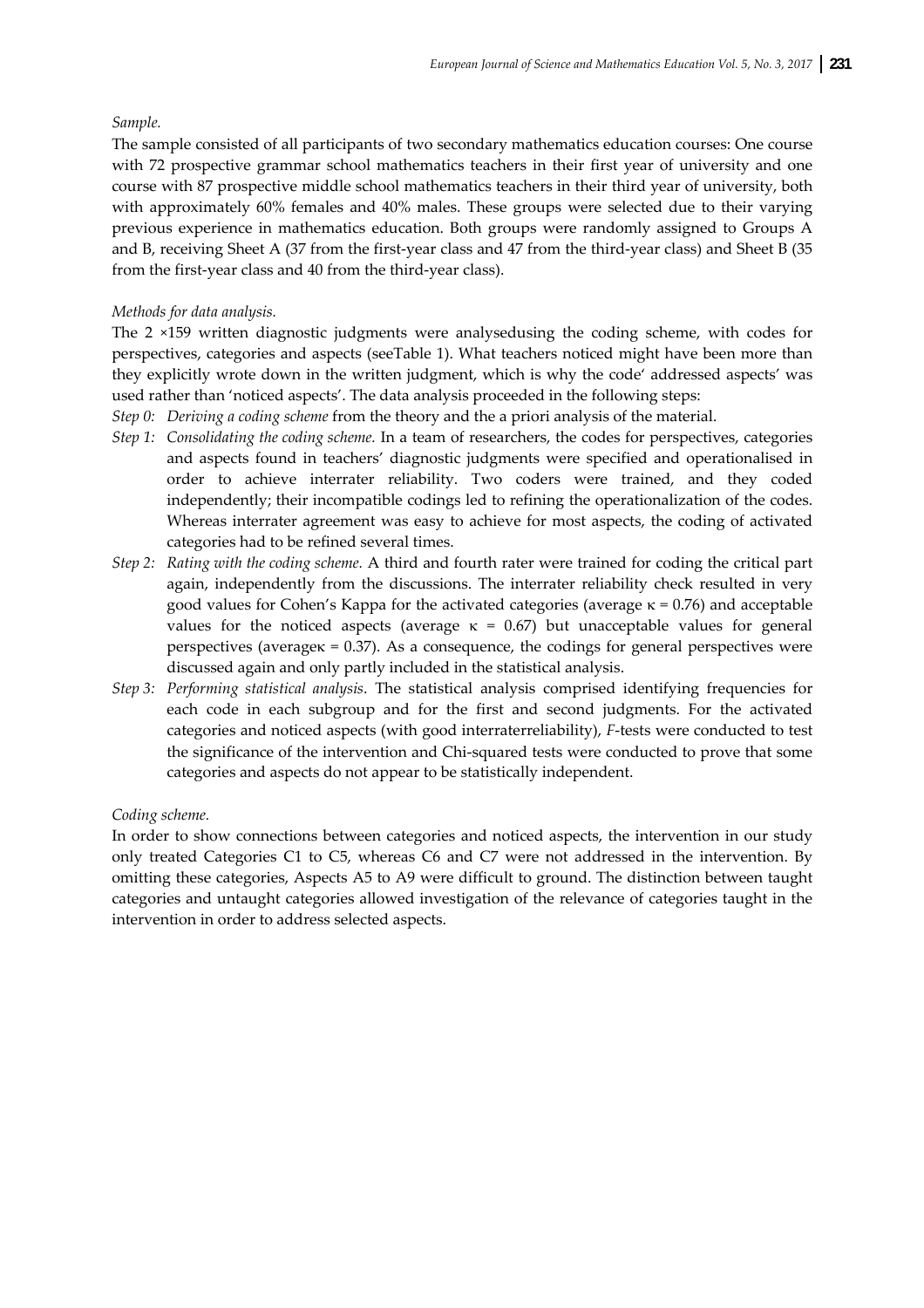**Table 1.** General perspectives and diagnostic categories underlying the reconstructive aspects for Anton's process (grey and  $*$  marks the categories not taught in the intervention and aspects based on these categories)

| <b>General perspectives</b> |                                                                                 |                | Aspects reconstructable for Anton's process                   |
|-----------------------------|---------------------------------------------------------------------------------|----------------|---------------------------------------------------------------|
| P <sub>1</sub>              | Surface judgment vs. deeper focus on mental aspects A1                          |                | Anton mathematises hastily using $40 \times 200$ and $40:200$ |
| P <sub>2</sub>              | Deficit orientation vs. resource orientation                                    | A <sub>2</sub> | Anton validates the hasty mathematisation                     |
| P3                          | Directive listening <b>vs.</b> reconstructing inner logic                       | A <sub>3</sub> | Anton searches for distance instead of fit into               |
| Categories                  |                                                                                 | A4             | Anton's result 160 is coherent with his situation model       |
| C <sub>1</sub>              | <basic mental="" model=""></basic>                                              | $A5^*$         | Anton finds result before finding operation                   |
| C <sub>2</sub>              | <quotitive model=""></quotitive>                                                | $A6*$          | Anton cannot formalise his intuitive completion of 160        |
| C <sub>3</sub>              | <mathematizing></mathematizing>                                                 | $A7^*$         | Anton is led to addition by interviewer's hint                |
| C4                          | <interpreting></interpreting>                                                   | $A8*$          | Anton wrongly notates his completion as 40+60+100=160         |
| C <sub>5</sub>              | <validating></validating>                                                       | $A9*$          | Anton corrects notation to $200-160 = 40$                     |
| $C6*$                       | <distinction correctness="" match="" model="" situation="" to=""></distinction> | A10            | Anton interprets result with respect to his situation model   |
|                             | <distinction finding="" formal="" model="" result=""></distinction>             | A11            | Anton validates without reference to original text            |

## **Results on prospective teachers' diagnostic judgments of a video**

## *Qualitative approach in three cases of prospective teachers' judgments.*

In a first qualitative approach, we discuss three cases of prospective teachers' judgments (in Figure 4) to illustrate the functioning of the coding scheme (from Table 1). For each diagnostic judgment, the expressed general perspectives, explicitly addressed aspects and activated categories are coded.

## *The case of Ann.*

Ann's diagnostic judgments show a substantial enhancement on all levels:

- *Perspectives.*Her first judgment was coded as resource oriented (P2) but a surface judgment (¬P1). (Here and in the following,  $\neg X$  means that X was not coded.) Her second showed a deeper focus on mental aspects (P1), even though the inner logic was still not reconstructed  $(\neg P3)$ . The development between the first and second judgment was abbreviated as- $P1P2$ - $P3$  $\rightarrow$  $P1P2$ - $P3$ . (This denotation means that Ann had perspective P2, but not P1 and P3 in the first judgment, and this turned into P1 and P3 but not P2 in the second judgment.)
- *Categories and aspects.* As one might assume, Annactivated more categories (C3C6→C3C4C5C6C7) and addressed more aspects  $(A1A4 \rightarrow A5A10 \rightarrow A1A3A5A6A8A9A10)$ . The wrongly judged  $\neg A5$  in the first judgment was correctly addressed in the second judgment. It is interesting to see that the activation of categories such as C6 *<distinction correctness/match to situation model>*led to addressing Aspect A3 ||Anton searches for distance instead of fit into|| but not A4 || result 160 is coherent with his situation model|| since the perspective P2 of reconstructing inner logic was not adopted.

However, Ann's substantial enhancement was not shared by all students, as the other cases show.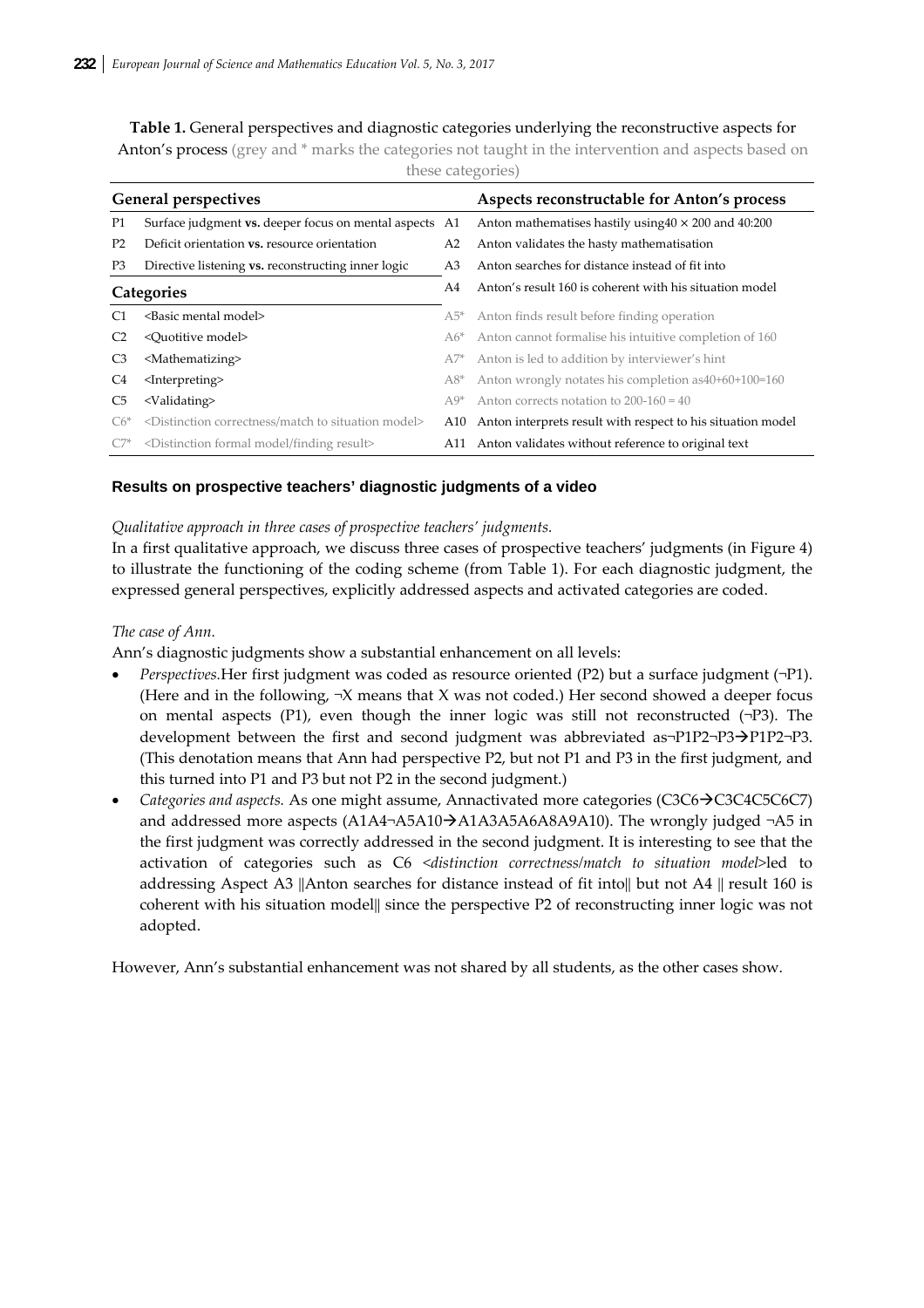| Ann's first judgment (GA14-1)                                                                  | $\neg$ P1<br>P <sub>2</sub> | Ann's second judgment (GA14-2)                                                                                         | P <sub>1</sub><br>P <sub>2</sub> |
|------------------------------------------------------------------------------------------------|-----------------------------|------------------------------------------------------------------------------------------------------------------------|----------------------------------|
|                                                                                                | $\neg$ P3                   |                                                                                                                        | $\neg$ P3                        |
| • Tries to use the numbers; first: $40 \times 200$ , then $40$ :                               |                             | · Mathematising: uses given numbers 40 x 200                                                                           | C3                               |
| 200 (after teacher's question "How did you find the                                            | A1                          | "not" $40:200 \rightarrow$ calculating "There I have to watch"                                                         | A1                               |
| $40 \times 200$ ?"                                                                             |                             | • Calculating: 160 cm bigger $\rightarrow$ "that is what I                                                             |                                  |
| $\rightarrow$ "dividing" is known                                                              |                             | know" $\rightarrow$ "complements" $\rightarrow$ calculates with the                                                    | A5 C4                            |
| $\bullet$ 200 - 40 = 160 respectively 40 + 60 + 100                                            | A4                          | numbers                                                                                                                | A6                               |
| $\rightarrow$ he has "complemented"                                                            |                             | • Interpreting: $40 + 160 + 100 = 160$ cm                                                                              | A8                               |
| • Calculates, how much the flamingo is bigger, not                                             | A3, C3                      | $\rightarrow$ "ah, it results in 200"                                                                                  | A9                               |
| the ratio $\rightarrow$ has wrongly realized the "how many                                     |                             | $\rightarrow$ tries to calculate with this result                                                                      | C7                               |
| times bigger"                                                                                  |                             | $\rightarrow$ other way of writing 200 - 40 = 160 result                                                               | C <sub>5</sub>                   |
| • Knows subtraction, addition, division and multipli-                                          | $\neg$ A5                   | • Validating: The grey parrot is 160 cm smaller than<br>the flamingo $\rightarrow$ related to situation                | A10<br>C6                        |
| cation, cannot assign division to the word problem<br>• He notices that the flamingo is bigger |                             | $\bullet \rightarrow$ it is correct so far, but wrong interpretation                                                   |                                  |
|                                                                                                | A10, C6                     | of "how many times bigger"                                                                                             | A3                               |
|                                                                                                |                             | $\bullet \rightarrow$ ratio is not clear, distance calculated                                                          |                                  |
|                                                                                                | P <sub>1</sub>              |                                                                                                                        | P1                               |
| Ben's first judgment (GB71-1)                                                                  | P <sub>2</sub>              | Ben's second judgment (GB71-2)                                                                                         | $\neg$ P2                        |
|                                                                                                | P <sub>3</sub>              |                                                                                                                        | P3                               |
| · He immediately starts to calculate, e.g., wants to                                           | A1                          | Anton does not activate all fitting basic models,                                                                      |                                  |
| multiply                                                                                       |                             | e.g., the quotitive model is missing. He argues                                                                        | A1                               |
| • Then he realizes that it does not work like that                                             | A2                          | exclusively about the basic model of complement-                                                                       | C1                               |
| • Finally, he solves the task by transforming it into a                                        | A <sub>3</sub>              | ing.                                                                                                                   | C2                               |
| subtraction problem (which again he transforms                                                 | A4                          |                                                                                                                        |                                  |
| into an addition problem by complementing)                                                     |                             | Just in the beginning, he even tried the completely                                                                    | A3                               |
| • That is why he only arrives at a partial solution                                            | A10                         | inadequate operation of simply multiplying. We can                                                                     | C1                               |
| that is correct and is a good base for answering                                               | $\neg$ C6                   | assume that this initial idea arrived accidentally,                                                                    |                                  |
| the original question                                                                          |                             | not based on a basic model.                                                                                            |                                  |
| • For this, knowledge (basic models) of division or                                            | C1<br>C2                    |                                                                                                                        |                                  |
| multiplication would be useful                                                                 | P <sub>1</sub>              |                                                                                                                        | P <sub>1</sub>                   |
| Cathleen's first judgment (GA048-1)                                                            | P <sub>2</sub>              | Cathleen's second judgment<br>$(GA048-2)$                                                                              | P <sub>2</sub>                   |
|                                                                                                | P <sub>3</sub>              |                                                                                                                        | P3                               |
| $1)40 \times 200$                                                                              |                             | (1) His solving process starts                                                                                         |                                  |
| Or 2) 40 : 200 $\rightarrow$ long reflection                                                   |                             | with the situation                                                                                                     |                                  |
| 3) 160 cm is Flamingo bigger                                                                   |                             | (2) His mathematization process                                                                                        | A1 C3                            |
| 4) $40 + 60 + 100 = 160 - 200$                                                                 |                             | is problematic in his first two trials $(x \text{ and } :)$                                                            | A2                               |
| 5) 200 - 40 = 160 $\rightarrow$ grey parrot is 160 cm smaller<br>than the flamingo             |                             | $(3)$ In the third trial, he discovers that the differ-                                                                | A3                               |
|                                                                                                |                             | ence is 160 cm, i.e., he goes to a result without                                                                      |                                  |
| Anton first starts without plan and tries to solve                                             | A1                          | searching a mathematical model, but does not                                                                           |                                  |
| the task (possibly without having understood the                                               |                             | know how to formulate the calculation (formally)                                                                       | A5                               |
| question) by the standard operations $\times$ and :                                            |                             | $(4)$ Then he starts with his result (160 cm) and                                                                      | A6 C7                            |
| After longer reflection and repeated retracing of the                                          |                             | tries to mathematize it, i.e., to show how he                                                                          |                                  |
| situation, he discovers correctly that the flamingo is                                         | A2                          | found it.                                                                                                              |                                  |
| 160 cm bigger than the grey parrot. But he cannot                                              | A5, A6                      | $(5)$ 40 + 60 + 100 = 160 is his first model, which fits<br>to his result (for him) $\rightarrow$ teacher draws atten- | A4<br>A8                         |
| formally formulate the discovery.                                                              |                             |                                                                                                                        |                                  |
|                                                                                                | A9, C7<br>A8                | tion to the problem<br>$(6)$ $\rightarrow$ 40 + 60 + 100 = 160 200 Anton calculates /                                  |                                  |
| In the following, he tries to note the 160cm difference                                        |                             | K<br>processes it correctly                                                                                            | A9                               |
| formally.                                                                                      |                             | does not fit result                                                                                                    |                                  |
| Only in the fifth step (see above), he gets the insight                                        | A10                         | $(7)$ Then, he constructs a new model: 200 - 40 = 160                                                                  |                                  |
| that the grey parrot is 160 cm smaller than the                                                | A11                         | which fits to his result                                                                                               |                                  |
| flamingo.                                                                                      | C <sub>3</sub>              | (8) He interprets his result and draws the conse-                                                                      | A10 C4                           |
| However, he has not solved the task with respect to                                            | $\neg$ C6                   | quence that the grey parrot is 160 cm smaller                                                                          | C6                               |
| the question, but has arrived at an intermediate                                               |                             | than the flamingo.                                                                                                     |                                  |
| state in the solving process of the task.                                                      |                             | $(9)$ $\rightarrow$ But the validation with respect to the task                                                        | A <sub>11</sub> C <sub>5</sub>   |
|                                                                                                |                             | does not take place.                                                                                                   |                                  |

Figure 4. Three case studies of changing diagnostic judgments and their codings  $( \neg \text{C6} \text{ symbols} )$  the inadequate activation of C6)

The case of Ben.

• Categories and aspects. Ben addressed many more aspects in his first judgment than in his second (A1A2A3A4A10→A1A3) and activated only two categories in the second judgment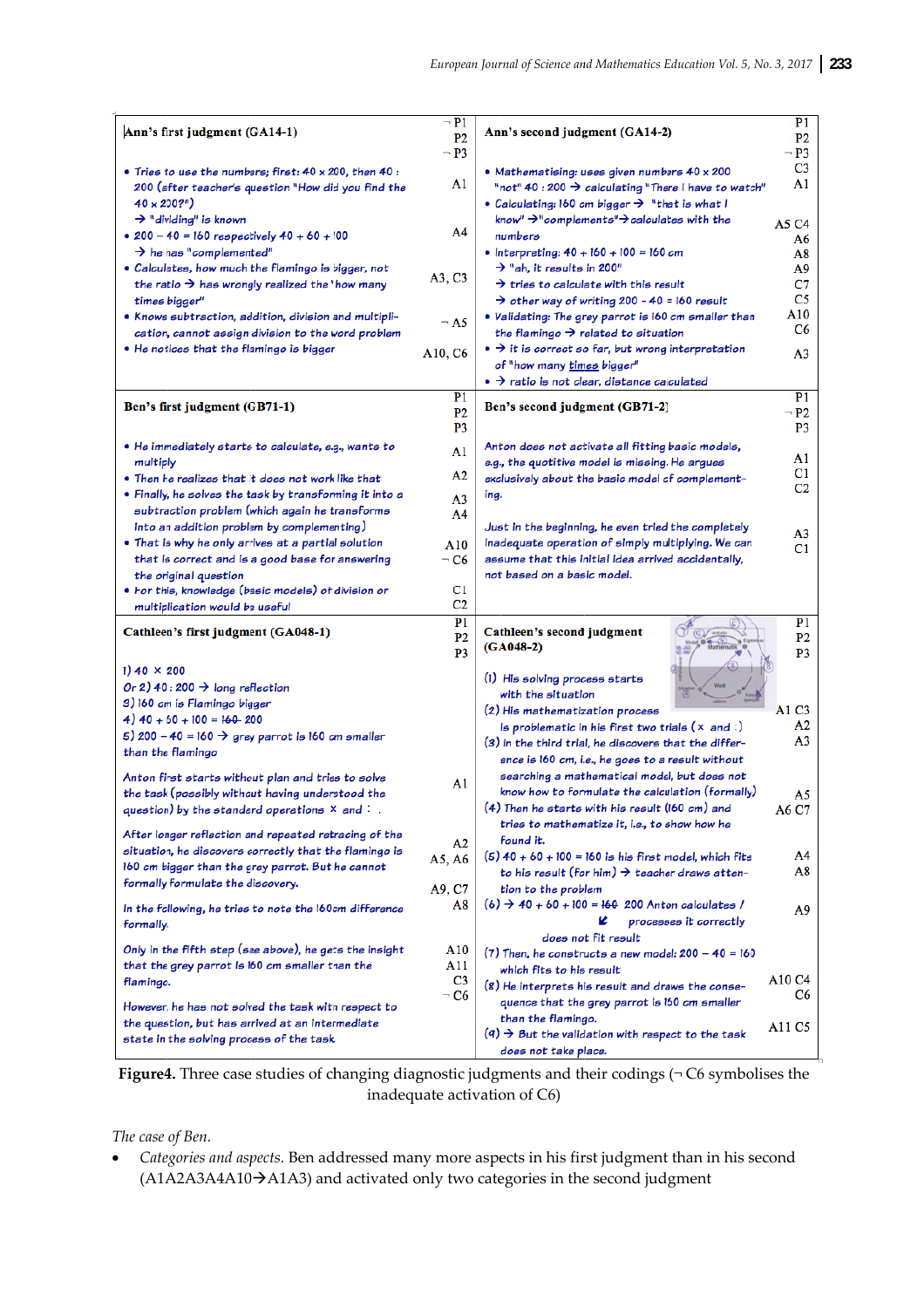$(C1C2\neg C6\neg C1C2)$  while elaborating his text. This can be traced back to the focus question on his Sheet B that primes the focus on basic mental models C1 and C2.

• *Perspectives.* In Ben's case, this focus seemed to narrow his perspective, excluding other aspects and resulting in more restrictive perspectives ( $P2\rightarrow P2$ ).

The decrease in addressed aspects also appeared because many teachers (including Ann) primarily wrote additional aspects 30 minutes later in the second judgment as they were considering their two texts together and wanted to avoid repetition (according to their oral utterances after the data gathering). Taking this into consideration, we will also report on cumulatively addressed aspects in the first and second judgment below (Coding 1, if first *or* second judgment is coded by 1).

# *The case of Cathleen.*

Cathleen startedon a very high level:

- *Perspectives.* She showed the intended general perspectives from the beginning (P1P2P3→P1P2P3).
- *Categories and aspects.* She addressed many aspects in the first judgment and included the Aspects A3A4 in the second (A1A2A5A6A8A9A10A11 $\rightarrow$ A1A2A3A4A5A6A8A9A10A11) as well as the taught Categories C3-C5 (C3C7¬C6→C3C4C5C6C7).

As Cathleen was able to use the modelling cycle flexibly, she addressed many more categories and aspects than most of the teachers. However, it is worth investigating what effects appeared for others after teaching Categories C1‐C5.

The cases of Ann and Cathleen show how the introduction of categories can lead to an extension of addressed aspects, but also to an increasing precision of addressed aspects. Both were able to describe A1 ||Anton mathematises hastily by  $40 \times 200$  and  $40:200$ || more precisely when getting to know C3 <*mathematising*>. This subtle difference is not visible in the quantitative analysis. However, as the analyses of three cases already reveal a huge variety in the individual judgments, the quantitative analysis of all 2×159 diagnostic judgmentsis necessary to find more generalizable pattern.

## *Quantitative analysis of perspectives, categories and aspects addressed in the first diagnostic judgments.*

This section widens the analysis of judgments to all 159 prospective teachers. In order to investigate all uttered general perspectives, categories and addressed aspects (Research Question Q1), Table 2 shows the frequencies in all 2×159 diagnostic judgments. This section discusses the columns on the first judgments and the next section investigates the change between first and second judgments.

• *General perspectives.* Whereas other studies have shown the existence of problematic perspectives in many prospective teachers' thinking, more than half of the prospective teachers already showed fruitful *general perspectives* in the first inquiry. Sixty‐four point eight percent adopted a deeper focus on mental aspects (P1) more frequently than a surface judgment and 52.8% evaluated in a more resource-oriented (P2) than deficit-oriented way. Fifty point three percent even made more of an attempt to reconstruct the inner logic of Anton's thoughts (P3) than they did directive listening. Even without comparing to a control group, the existing literature on the use of video permits us to speculate that this majority of fruitful perspectives might have been elicited by showing a video instead of a written product, because video invites consideration of the process rather than solely products of the process.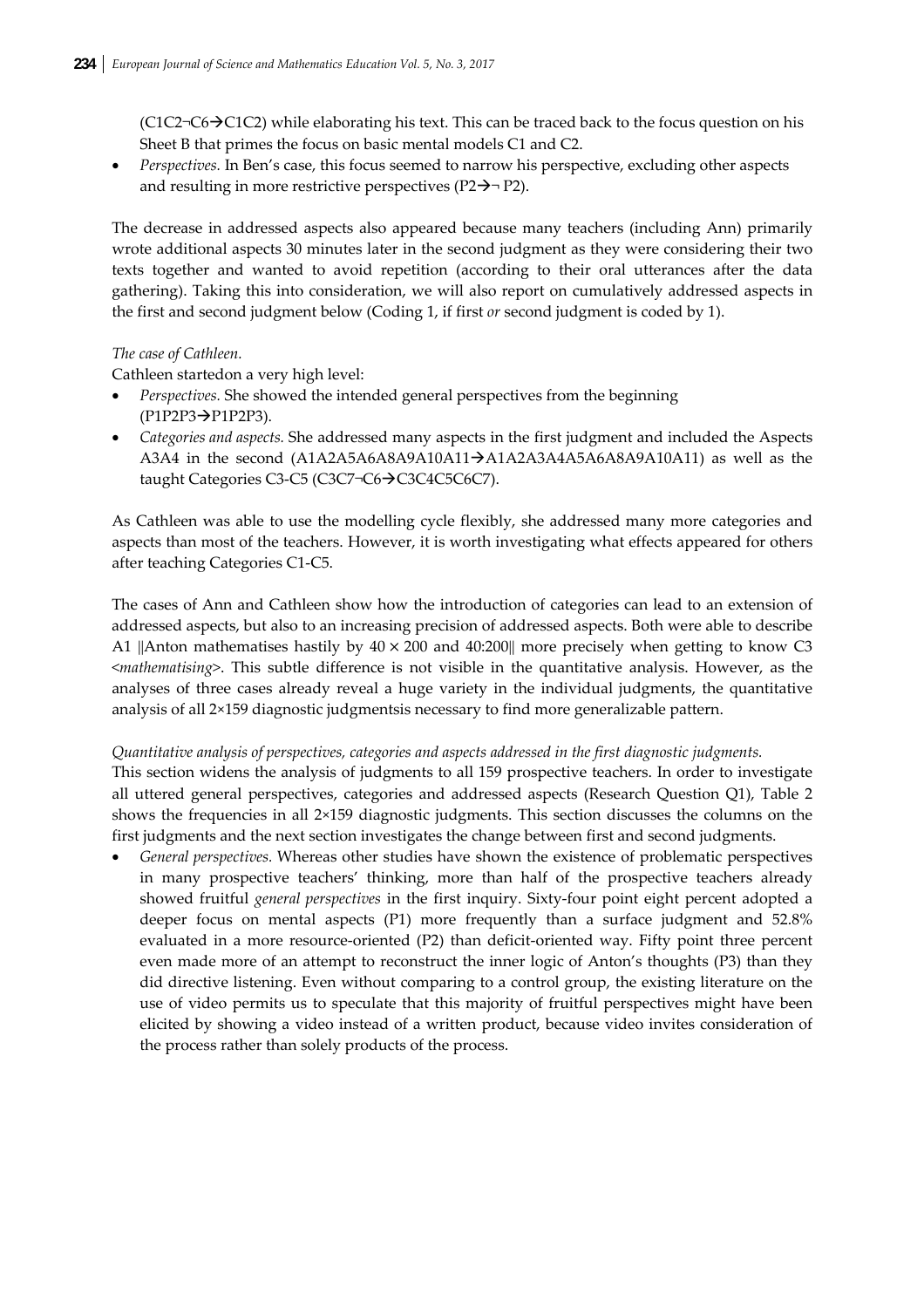|                                         |                                                                                 | First diagnostic               |                                 | Second diagnostic                |                                                                      |                                                                      |
|-----------------------------------------|---------------------------------------------------------------------------------|--------------------------------|---------------------------------|----------------------------------|----------------------------------------------------------------------|----------------------------------------------------------------------|
|                                         |                                                                                 | judgment                       |                                 | judgment                         |                                                                      |                                                                      |
| General diagnostic perspective I vs. II |                                                                                 | T                              | e II                            | e I                              | $\rm II$                                                             | Perspective Perspectiv Perspectiv Perspective Direction of<br>change |
| P1                                      | Surface judgment vs. deeper focus on mental aspects                             | 35.2%                          | 64.8%                           | 20.8%                            | 79.2%                                                                | 71                                                                   |
| P <sub>2</sub>                          | Deficit orientation vs. resource orientation                                    | 47.2%                          | 52.8%                           | 45.3%                            | 54.7%                                                                | →                                                                    |
| P3                                      | Directive listening vs. reconstructing inner logic                              | 49.7%                          | 50.3%                           | 52.8%                            | 47.2%                                                                | →                                                                    |
|                                         | Categories activated explicitly or implicitly                                   | in-                            | Activated Activated<br>(partly) | Activated<br>in-                 | Activated<br>(partly)<br>adequately adequately adequately adequately | Direction of<br>change in<br>category<br>activation                  |
| C1                                      | <basic mental="" model=""></basic>                                              | 0.0%                           | 5.7%                            | 1.3%                             | 33.3%                                                                | 7                                                                    |
| C2                                      | <quotitive model=""></quotitive>                                                | $0.0\%$                        | 3.8%                            | 0.6%                             | 26.4%                                                                | $\overline{\mathcal{A}}$                                             |
| C3                                      | <mathematizing></mathematizing>                                                 | 0.0%                           | 37.7%                           | 0.0%                             | 83.0%                                                                | 7                                                                    |
| C4                                      | <interpreting></interpreting>                                                   | 0.6%                           | 9.4%                            | 0.0%                             | 62.9%                                                                | 71                                                                   |
| C5                                      | <validating></validating>                                                       | 0.0%                           | 4.4%                            | 0.0%                             | 48.4%                                                                | 7                                                                    |
| C6                                      | <distinction correctness="" match="" model="" situation="" to=""></distinction> | 27.7%                          | 57.9%                           | 32.1%                            | 33.3%                                                                | 7                                                                    |
| C7                                      | <distinction finding="" formal="" model="" result=""></distinction>             | 30.8%                          | 5.7%                            | 15.1%                            | 1.9%                                                                 | 7                                                                    |
|                                         | Aspects explicitly addressed in the teachers'<br>judgment                       | Addressed<br>in-<br>adequately | Addressed<br>adequately         | Addressed<br>$1n-$<br>adequately | Addressed<br>adequately                                              | Cumulatively<br>addressed<br>adequately<br>in 1st or 2nd<br>judgment |
| A1                                      | Anton mathematises hastily by $40 \times 200$ and $40:200$                      | $0.6\%$                        | 74.2%                           | 0.0%                             | 65.4%                                                                | $786.8\%$                                                            |
| A2                                      | Anton validates the hasty mathematisation                                       | $0.0\%$                        | 35.2%                           | 0.0%                             | 30.2%                                                                | $749.7\%$                                                            |
| A3                                      | Anton searches for distance instead of fit into                                 | 2.5%                           | 61.0%                           | 5.7%                             | 55.3%                                                                | $77.1\%$                                                             |
| A4                                      | Anton's result 160 is coherent with his situation model                         | 1.9%                           | 39.0%                           | 0.6%                             | 23.9%                                                                | $\rightarrow$ 46.5%                                                  |
| A5                                      | Anton finds the result before the formal notation                               | 11.3%                          | 37.1%                           | 11.3%                            | 24.5%                                                                | $\rightarrow$ 44.0%                                                  |
| A6                                      | Anton cannot formalise his intuitive completion of 160                          | $4.4\%$                        | 23.3%                           | 5.7%                             | 5.7%                                                                 | $\rightarrow 23.3\%$                                                 |
| A7                                      | Anton is led to addition by interviewer's hint                                  | $0.6\%$                        | 5.0%                            | 0.0%                             | 1.3%                                                                 | 5.7%<br>→                                                            |
| A8                                      | Anton wrongly notes his completion by 40+60+100=160                             | 20.8%                          | 20.8%                           | 11.3%                            | 8.2%                                                                 | $\rightarrow 23.3\%$                                                 |
| A9                                      | Anton corrects notation into $200-160 = 40$                                     | 19.5%                          | 16.4%                           | 10.7%                            | 6.9%                                                                 | $\rightarrow 18.2\%$                                                 |
| A10                                     | Anton interprets result with respect to his situation model 0.6%                |                                | 26.4%                           | 3.8%                             | 54.1%                                                                | $760.4\%$                                                            |
|                                         | A11 Anton validates without reference to original text                          | $0.0\%$                        | 1.9%                            | 5.0%                             | 27.7%                                                                | $727.7\%$                                                            |

|                       | Table 2. Perspectives, categories and aspects in the first and second judgment (arrows indicate |  |  |  |  |  |
|-----------------------|-------------------------------------------------------------------------------------------------|--|--|--|--|--|
| increase or decrease) |                                                                                                 |  |  |  |  |  |

- Categories activated explicitly or implicitly. As expected, the prospective teachers only rarely activated didactic categories not yet learnt (C1, C2, C4 and C5: between 3.8% and 9.4%). Only Category C6, the <distinction between correctness/match to situation model>was (mostly implicitly) already activated by 57.9% of the sample and Category C3 <mathematizing> by 37.7%.
- Aspects explicitly addressed in the teachers' judgment. Even without applying categories, the prospective teachers were able to notice important aspects in the video. As they sawthe video only one time and did not have access to a transcript, it is obvious that they could not address all 11 aspects found in researchers' thorough analysis. On average, the teachers' addressed 3.40 aspects adequately in the first judgment and 0.62 inadequately. The most frequent were AspectsA1 (addressed by 74.2% of the sample) and A3 (61.0%). In contrast, the teachers rarely addressed the role of the interviewer in the child-adult interaction (A7 with 5.0%) and the fact that Anton's validation did not go back to the text (A11 with 1.9%).

#### Statistical connections.

In order to find statistical connections between activated categories and addressed aspects, the first approach was to conduct chi-square tests for all combinations of aspects and categories in the first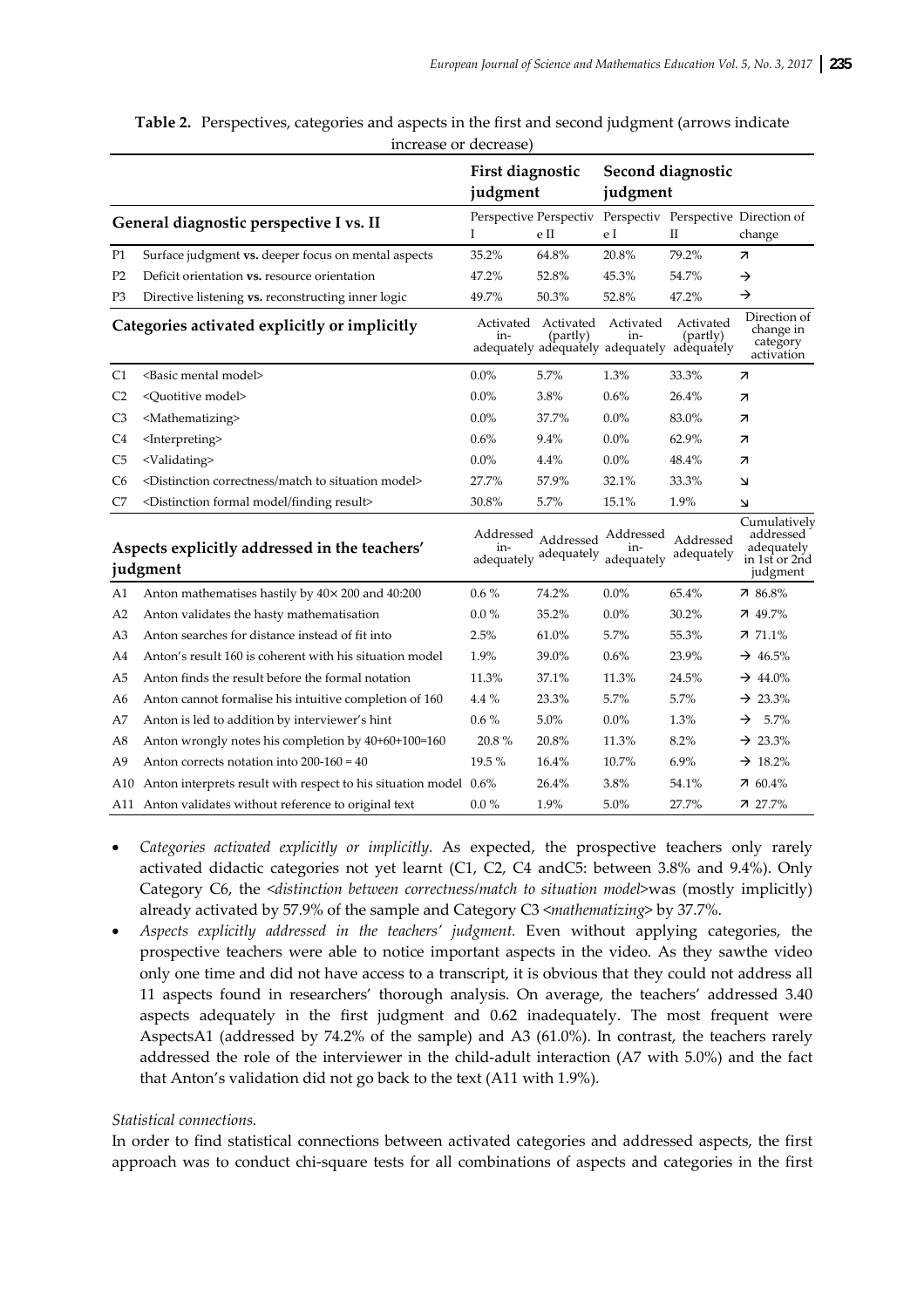judgments. Only four out of 77 combinations showed a significant statistical connection (on a significance level of *p*<0.01):

- Category C3  $\langle$ *mathematizing* $>$  with Aspect A2 ( $\chi^2$  = 9.23),
- Category C4<*interpreting*> with Aspect A2( $\chi^2$ =7.18),
- Category C4 < *interpreting*> with Aspect A10 ( $\chi$ <sup>2</sup> = 9.61) and
- Category C6 <*correct/match*> with Aspect A3 ( $\chi^2$ <sup>2</sup>= 10.57).

The connections C3/A2, C4/A10 andC6/A3 were expected since these aspects are directly grounded on the respective categories. In contrast, the fourth statistical connection was more unexpected: Using Category C4 <*interpreting*> and noticing Aspect A2 ||Anton validates the hasty mathematisation|| is not immediately linked (although however plausible).The fact that all other aspects and categories do *not* provide a statistically significant connection (not even on a level of I <0.05) confirms that the coding scheme grasps different phenomena.

For this reason, the connections must be searched in a more dynamic approach by investigating the changes after the intervention.

## *Changes in the diagnostic judgments before and after a short intervention.*

Table 2 also contains data for pursuing Research Question Q2 on changes from first to second judgments after an intervention in which the Categories C1 to C5 were introduced in a 20-minute lecture.

- *Change of general perspectives.* The change is not too high for the *general perspectives* since General PerspectivesP2 and P3 did not increase for the complete sample (the next section discusses the contribution of the focus questions to this effect). In contrast, P1 changed substantially: the intervention resulted in stimulating teachers to adopt a deeper focus on mental aspects: 64.8% in the first judgment and 79.2% in the second judgment.
- *Increase of activated categories.* As expected, the highest increase can be found for activating categories. The taught Categories C1 to C5 were activated to a much higher degree in the second judgment (23% to 53% more students activating them). In contrast, Categories C6 and C7 (being neither taught nor mentioned in the focus questions) were used less successfully: For C6, the frequency of adequate activation even decreases from 57.9% in the first judgment to 33.3% in the second judgment. This confirms the phenomenon reconstructed for Ben, that focusing on some categories might imply the neglect of others. The Category C7 <*distinction between formal model and informally finding the result*>was activated less often, but in fewer cases in an inadequate way. Here, the introduction of the modelling cycle might support a transfer to the distinction of formal/informal.
- *Aspects explicitly addressed.* Whereas the frequency of addressing categories increases enormously, most teachers address even fewer aspects in their second judgments, on average 3.03adequately addressed aspects compared to 3.40 in the first judgment. This might be interpreted as hint that a more professional way of noticing might also include a more selective focus.

As several teachers considered their texts as cumulative and mentioned only new aspects, we also counted aspects cumulatively when addressed adequately in the first or the second judgment (and not inadequately in the second judgment). This cumulative average number of adequately aspects amounts to 4.57.Thisnumber shows that many teachers extended their repertory of addressed aspects to a remarkable degree. Within these cumulatively addressed aspects, the priorities changed from first to second judgment. The biggest relative increases were 34%for Aspect A10 ||Anton interprets result with respect to his situation model|| and 25.8% for A11 ||Anton validates without reference to original text||. This might reflect the relevance of the categories <*interpreting*> and <*validating*> for these aspects. Analogically, the increase of 12.6% for A1 ||Anton mathematises hastily|| and 14.5% for A2 ||Anton validates the hasty mathematisation|| might be explained by the increase in the category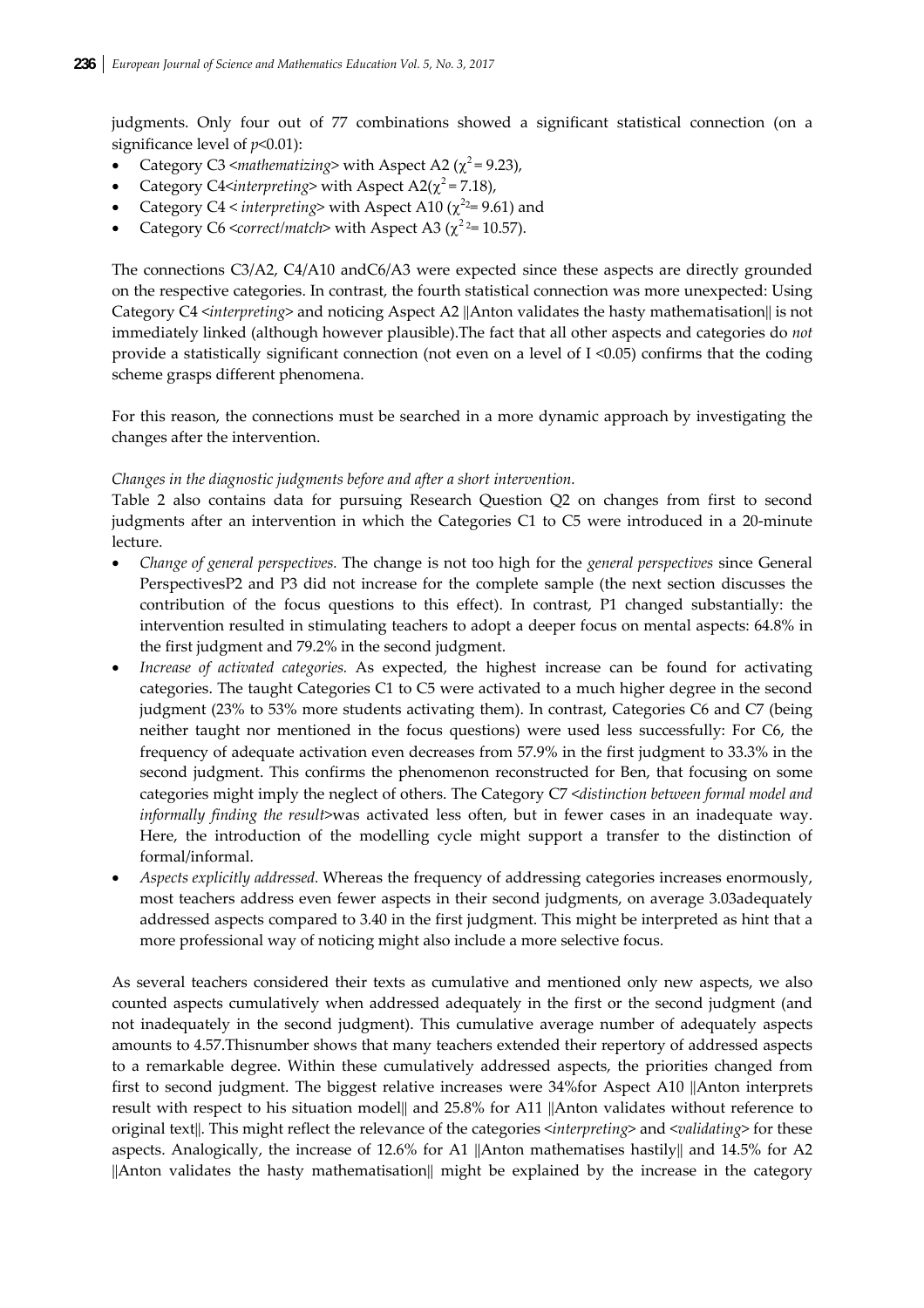<*mathematizing*>. The lowest increases for the Aspects A6 to A9 (between 0% and 2.5%) might be traced back to the fact that the intervention did not offer categories supporting the noticing of these aspects.

*Hypothesis H1.* For testing the Hypothesis H1, the categories and aspects were grouped into taught/non‐taught in Table 3 (as specified in Table 1). An *F*‐Test showed significant differences in the increase of taught categories compared to non-taught categories (with F[1, 316] = 157.76,  $p$ <0.001;  $\eta^2$  =.67) and for aspects grounded on taught categories compared aspects grounded on non-taught categories (with F[1, 316] = 89.876,  $p$ <0.001;  $\eta^2$  = 534).

This shows that unlike Ann (who also addresses untaught categories in her second judgment; see Figure 4), most prospective teachers addressed significantly more aspects and categories for which the short intervention provided a base than those aspects and categories not mentioned in the intervention. This shows that even a 20‐minute intervention can have visible effects by sharpening the attention and stimulating what teachers notice and write in their judgments. The result applies for the categories and for the aspects, although aspects of Anton's modelling process were not mentioned in the intervention, hence a first transfer could be found. However, the results must be interpreted with caution because applying categories heard in a 20‐minute lecture cannot yet be interpreted as indicator for a learning process in the long run, it might also be simply a priming for the short-term focus of attention or an offer of language (Walkoe, 2015).

| Aspects explicitly addressed in the teachers'<br>judgment  |                                                                 | Mean (&SD)<br>in 1st judgement | Mean $(\&SD)$<br>in 2nd judgement<br>(for aspects)<br>cumulatively) | Results of the F-<br>Tests confirming<br>differences |  |
|------------------------------------------------------------|-----------------------------------------------------------------|--------------------------------|---------------------------------------------------------------------|------------------------------------------------------|--|
| $C1-C5$                                                    | Number of taught categories being addressed                     | 0.6(0.76)                      | 2.5(1.34)                                                           | $F[1, 316] = 157.76$                                 |  |
| Number of non-taught categories being addressed<br>$C6-C7$ |                                                                 | 0.6(0.56)                      | 0.4(0.49)                                                           | $p < 0.001$ ; $\eta^2 = 0.668$                       |  |
|                                                            | Number of                                                       |                                |                                                                     |                                                      |  |
| A1-4,10-11                                                 | addressed aspects grounded on taught categories                 | 2.4(1.39)                      | 3.4(1.58)                                                           | $F[1, 316] = 89.88$                                  |  |
| $A5-A9$                                                    | addressed aspects grounded on non-taught categories 1.03 (1.39) |                                | 1.1(1.36)                                                           | $p \le 0.001$ ; $\eta^2 = 0.534$                     |  |

|            | Table 3. Significant differences in the changes for taught categories and aspects grounded on taught |  |  |  |  |
|------------|------------------------------------------------------------------------------------------------------|--|--|--|--|
| categories |                                                                                                      |  |  |  |  |

## *Relevance of focus questions.*

The possible extent of focusing attention rather than real (longer-term) acquisition of categories can also be estimated by investigating Research Question Q3 on the effects of focus questions. Two sub samples of teachers received sheets with partly a different focus question in the second inquiry: Sheet A contained a focus question on resources and inner logic, Sheet B on basic mental models and deficits. The data in Table 4 allows estimation of possible effects of focus questions on the second diagnostic judgments.

As shownin Table 4, the changes of perspectives are tightly connected to the different focus questions. The sub sample with Sheet A with the focus question on resources and inner logic shows a significant increase in P2 (from 56.0% to 71.4%) and P3 (from 47.6% to 52.4%). In contrast, the sub sample with Sheet B with focus questions on deficits shows a significant decrease of resource orientation P2 (from 49.3% to 36.0%) and focus on reconstructing inner logic P3 (from 53.3% to 41.3%). In both sub samples, the deeper focus on mental aspect increases (P1 from ~65% to ~78%), triggered by the intervention or the common focus question on the modelling activities.

Although both sub samples were informed about basic mental models, only 25% of the subs ample with Sheet A activated this category. In contrast, 45.4% of the sub sample with Sheet B, who were explicitly prompted to reconstruct the basic mental models, activated this category (42.7% adequately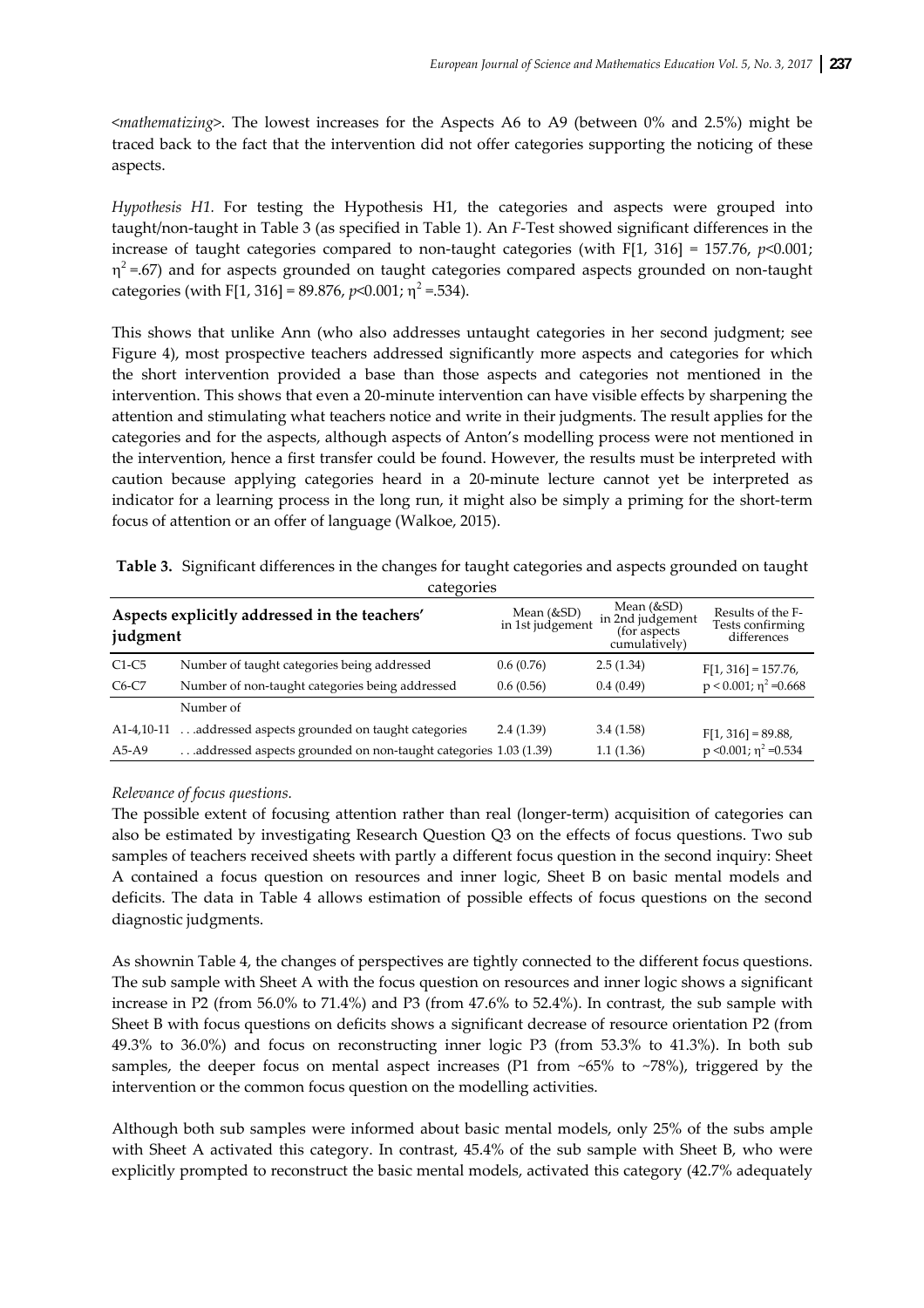and 2.7% inadequately). This shows that asking for a specific category can be an effective prompt that enhances its activation, but it should not be forced; over 50% do not activate the category in spite of being asked to. Focusing on some aspects can imply the neglect other aspects, as the higher rate of addressing A10 in the sub-sample with Sheet A shows. For other aspects, the difference is not relevant.

| Table 4. Relevance of focus questions: Elements with differences between second judgments with and |
|----------------------------------------------------------------------------------------------------|
| without focus question (bold figures mark interesting differences; arrows indicate increase or     |
| decrease)                                                                                          |

|                                                                    |                                                                                 | Subsample with Sheet A                       |                                       |                                                                 | Sub sample with Sheet B                                                                                                                                        |                                 |                                                                                             |
|--------------------------------------------------------------------|---------------------------------------------------------------------------------|----------------------------------------------|---------------------------------------|-----------------------------------------------------------------|----------------------------------------------------------------------------------------------------------------------------------------------------------------|---------------------------------|---------------------------------------------------------------------------------------------|
|                                                                    | (2nd judgment with focus                                                        |                                              |                                       |                                                                 |                                                                                                                                                                |                                 | (2nd judgment with focus                                                                    |
|                                                                    |                                                                                 | question on resources, not                   |                                       |                                                                 | question on mental                                                                                                                                             |                                 |                                                                                             |
|                                                                    |                                                                                 | on mental models)                            |                                       |                                                                 |                                                                                                                                                                | models & deficits)              |                                                                                             |
|                                                                    | <b>General perspectives</b>                                                     | Persp. IIin                                  |                                       | Persp. II                                                       | Perspective II                                                                                                                                                 |                                 | Perspective                                                                                 |
|                                                                    |                                                                                 | 1st                                          | →                                     | in 2nd                                                          | in 1st                                                                                                                                                         | →                               | II in 2nd                                                                                   |
|                                                                    |                                                                                 | judgment                                     |                                       | judgment                                                        | judgment                                                                                                                                                       |                                 | judgment                                                                                    |
| P1                                                                 | Surface judgment vs. deeper focus on mental aspects 65.5%                       |                                              | 71                                    | 79.8%                                                           | 64.0%                                                                                                                                                          | $\overline{\mathcal{A}}$        | 78.7%                                                                                       |
| P <sub>2</sub>                                                     | Deficit orientation vs. resource orientation                                    | 56.0%                                        | 71                                    | 71.4%                                                           | 49.3%                                                                                                                                                          | 7                               | 36.0%                                                                                       |
| P3                                                                 | Directive listening vs. reconstructinginner logic                               | 47.6%                                        | 71                                    | 52.4%                                                           | 53.3%                                                                                                                                                          | 7                               | 41.3%                                                                                       |
|                                                                    | Categories activated explicitly or implicitly                                   | Activated<br>(partly)<br>in 1st<br>judgment  | (partly)<br>y in 2nd                  | in-<br>in 2nd                                                   | Activated Activated Activated<br>(partly)<br>adequately adequatel adequately adequately adequately adequately<br>in 1st<br>judgment judgment judgment judgment | Activated<br>(partly)<br>in 2nd | Activated<br>in-<br>in 2nd<br>judgment                                                      |
| C1                                                                 | <basic mental="" model=""></basic>                                              | $6.0\%$ 7                                    | 25.0%                                 | 0.0%                                                            | $5.3\%$ 7                                                                                                                                                      | 42.7%                           | 2.7%                                                                                        |
| C <sub>2</sub>                                                     | <quotitive model=""></quotitive>                                                | $2.4\%$ 7                                    | 20.2%                                 | 0.0%                                                            | $5.3\%$ 7                                                                                                                                                      | 33.3%                           | 1.3%                                                                                        |
| C <sub>3</sub>                                                     | <mathematizing></mathematizing>                                                 | $47.6\%$ 7                                   | 89.3%                                 | 0.0%                                                            | $26.7\%$ 7                                                                                                                                                     | 76.0%                           | 0.0%                                                                                        |
| C4                                                                 | <interpreting></interpreting>                                                   | $14.3\%$ 7                                   | 72.6%                                 | 0.0%                                                            | $4.0\%$ 7                                                                                                                                                      | 52.0%                           | 0.0%                                                                                        |
| C <sub>5</sub>                                                     | <validating></validating>                                                       | $8.3\%$ 7                                    | 57.1%                                 | $0.0\%$                                                         | $0.0\%$ 7                                                                                                                                                      | 38.7%                           | $0.0\%$                                                                                     |
| C <sub>6</sub>                                                     | <distinction correctness="" match="" model="" situation="" to=""></distinction> | $65.5\%$ لا                                  | 40.5%                                 | 31.0%                                                           | لا%49.3                                                                                                                                                        | 25.3%                           | 33.3%                                                                                       |
| C7                                                                 | <distinction finding="" formal="" model="" result=""></distinction>             | $9.5\%$                                      | 1.2%                                  | 16.7%                                                           | $1.3\% \rightarrow$                                                                                                                                            | 2.7%                            | 13.3%                                                                                       |
| Aspects explicitly addressed in the teachers'<br>judgment<br>Anton |                                                                                 | (partly)<br>adequately<br>in 1st<br>judgment | (partly)<br>ade-<br>quately<br>in 2nd | (partly)<br>adequately<br>in 1st or<br>2nd<br>judgment judgment | Addressed Addressed Addressed Addressed Addressed Addressed<br>(partly)<br>in 1st                                                                              | (partly)<br>in 2nd              | (partly)<br>adequately adequately adequately<br>in 1st or 2nd<br>judgment judgment judgment |
| A1                                                                 | mathematises hastily by $40 \times 200$ and $40:200$                            | 84.5%                                        | 72.6%                                 | 796.4%                                                          | 62.7%                                                                                                                                                          | 57.3%                           | 776.0%                                                                                      |
| A2                                                                 | validates the hasty mathematisation                                             | 42.9%                                        | 40.5%                                 | 759.5%                                                          | 26.7%                                                                                                                                                          | 18.7%                           | 738.7%                                                                                      |
| A3                                                                 | searches for distance instead of fit into                                       | 64.3%                                        | 63.1%                                 | $777.4\%$                                                       | 57.3%                                                                                                                                                          | 46.7%                           | $\rightarrow 64.0\%$                                                                        |
| A4                                                                 | produces result coherent to situation model                                     | 44.0%                                        | 23.8%                                 | $\rightarrow 50.0\%$                                            | 33.3%                                                                                                                                                          | 24.0%                           | 742.7%                                                                                      |
| A5                                                                 | finds the result before the formal notation                                     | 44.0%                                        | 27.4%                                 | $\rightarrow$ 46.4%                                             | 29.3%                                                                                                                                                          | 21.3%                           | 741.3%                                                                                      |
| A6                                                                 | cannot formalise his intuitive completion of 160                                | 23.8%                                        | 10.7%                                 | $\rightarrow$ 27.4%                                             | 22.7%                                                                                                                                                          | $0.0\%$                         | $\rightarrow$ 18.7%                                                                         |
| Α7                                                                 | is led to addition by interviewer's hint                                        | 7.1%                                         | 2.4%                                  | $\rightarrow 8.3\%$                                             | 2.7%                                                                                                                                                           | $0.0\%$                         | $-22.7%$                                                                                    |
| A8                                                                 | wrongly notes his completion by 40+60+100=160                                   | 21.4%                                        | 10.7%                                 | $\rightarrow$ 23.8%                                             | 20.0%                                                                                                                                                          | 5.3%                            | $\rightarrow$ 22.7%                                                                         |
| A9                                                                 | corrects notation into $200-160 = 40$                                           | 16.7%                                        | 10.7%                                 | $\rightarrow$ 19.0%                                             | 16.0%                                                                                                                                                          | 2.7%                            | $\rightarrow$ 17.3%                                                                         |
| A10                                                                | interprets result with respect to his sit. model                                | 25.0%                                        | 60.7%                                 | 7 66.7%                                                         | 28.0%                                                                                                                                                          | 46.7%                           | 753.3%                                                                                      |
| A11                                                                | validates without reference to original text                                    | 2.4%                                         | 29.8%                                 | 729.8%                                                          | 1.3%                                                                                                                                                           | 25.3%                           | 725.3%                                                                                      |

Hypothesis H2. The findings confirm Hypothesis H2 that a focus question can trigger the activation of categories and the perspectives expressed in a diagnostic judgment. Interestingly, however, the different activations of categories did not have a relevant effect on the addressed aspects, as they have not changed accordingly. (Because it is difficult to compare values for perspectives, categories and aspects, formal tests were omitted here.)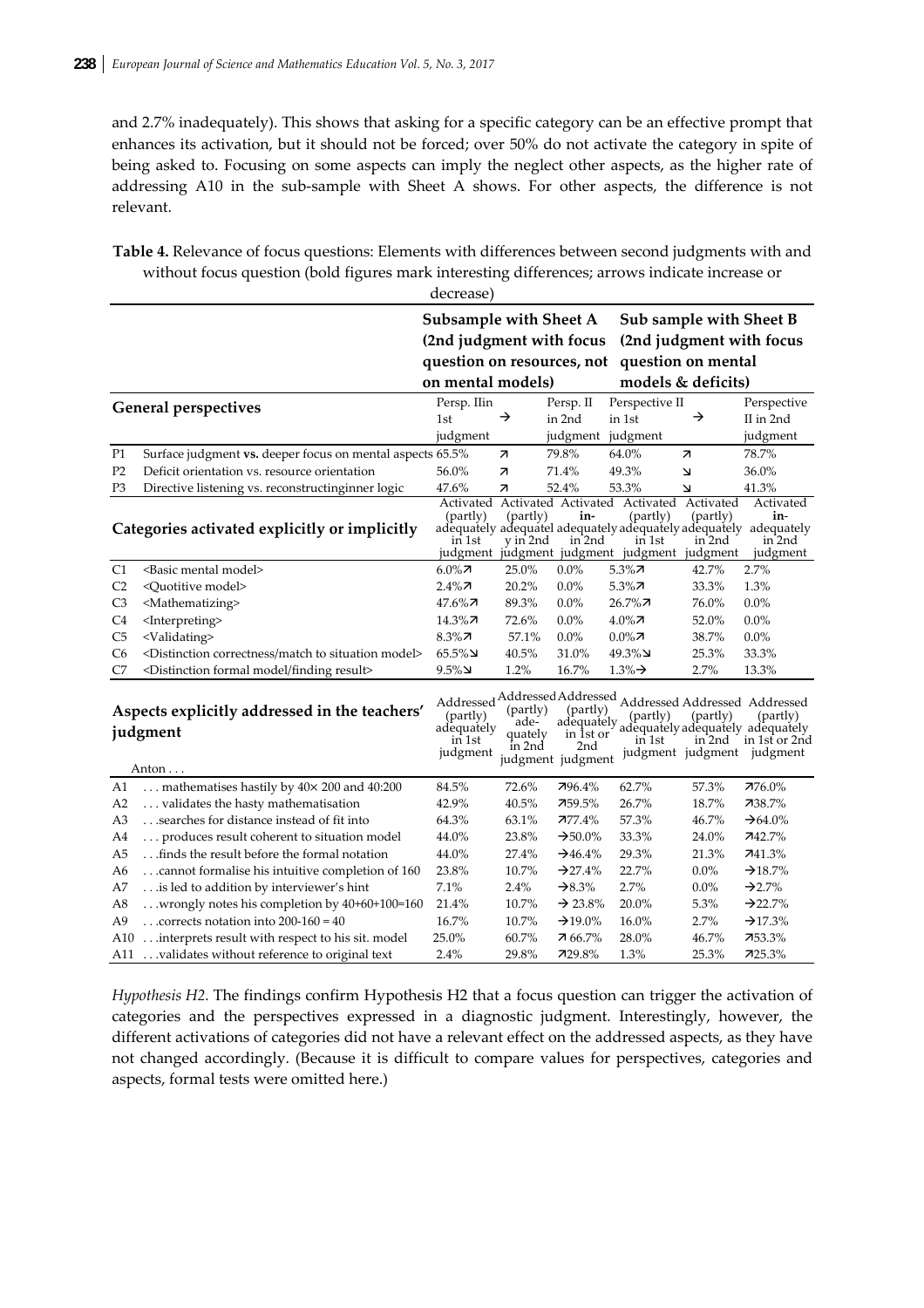# **Discussion and consequences for the use of videos for enhancing teachers' noticing in initial mathematics teacher education**

In this paper, we reported on an investigation of 318 written diagnostic judgments on a video of a student's modelling process. The deep-reaching coding scheme allowed us to study the general diagnostic perspectives, activated didactic categories and aspects explicitly addressed by the 159 prospective teachers before and after a short intervention that introduced some of the categories. The study of the statistical connections between perspectives, categories and aspects, the comparison before and after the intervention and with or without certain focus questions allowed generalisation or rejection of patterns found in three brief case studies about the functioning of teachers' diagnostic judgments and the ways in which we can have an impact on them.

Of course, all findings should be discussed with respect to the methodological limitations of the study. This data gathering method allows only a snapshot at a certain moment in the teachers' education. The written diagnostic judgments never reflect everything teachers are able to notice, but only what they address. Additionally, the coding procedure of written diagnostic judgments always leads to simplifications that must be made in order to guarantee interrater reliability without losing validity. For the general diagnostic perspectives, because interraterreliability was not satisfactory, it had to be excluded from some statistical analysis. Furthermore, an intervention consisting of a 20minute lecture with two inquiries directly before and after this lecture can only give a very first insight into the design possibilities of using video to enhance teachers' noticing, and no claim of validity for teachers' longer‐term learning processes can be made. Future research should deepen the results by means of longer interventions, refined coding for perspectives and a scope that is widened by varying the videos in use. However, this study has provided some interesting preliminary empirical findings:

- (Q1) The analysis of the diagnostic judgments unpacks a huge variety of perspectives, categories and aspects that prospective teachers can address. This variety itself is an important reason for treating diagnostic issues in teacher education. The multi-facetted insights gained by the very detailed unpacking of a large number of diagnostic judgments strengthen the claims of those researchers who plead for deep-level analysis rather than directive evaluations of teachers' diagnostic judgments (Empson & Jacobs, 2008), but also those who plead for the consideration of something other than only small-scale case studies (Brunner et al., 2013). The specific strength of this empirical study is that it combines deep analysis with a large number of judgments (318). The statistical connection between categories and aspects is not trivially given by the coding scheme, which became evident by the small number of significant chi-squared statistics and also has methodological consequences for further research, as it is crucial to capture both separately.
- (Q2) Diagnostic judgments can be enriched by an intervention on selected categories, as they can offer a language and focus the attention to mental aspects not formerly noticed (Walkoe, 2014; Prediger, 2010a). Specifically, the analysis allows confirmation of Hypothesis H1 that the increase for taught categories and aspects basedon taught categories is significantly higher than that for untaught categories and aspects basedon them.This strengthens the plea for using not only videos but also combining the videos with the systematic offer of didactic categories referring to concrete (other) cases (Star & Strickland, 2008; Prediger, 2010a; Walkoe, 2014). Additionally, the qualitative analysis shows how aspects are elaborated by activation of categories, which goes beyond priming preliminary knowledge, as the categories were new for the prospective teachers and really extended their repertory of explicitly addressed aspects, even with a short‐term intervention of only 20 minutes.
- (Q3) Both the intervention and the different focus questions have proven to be a strong influence on teachers' diagnostic judgments. However, Hypothesis H2 could only be confirmed for general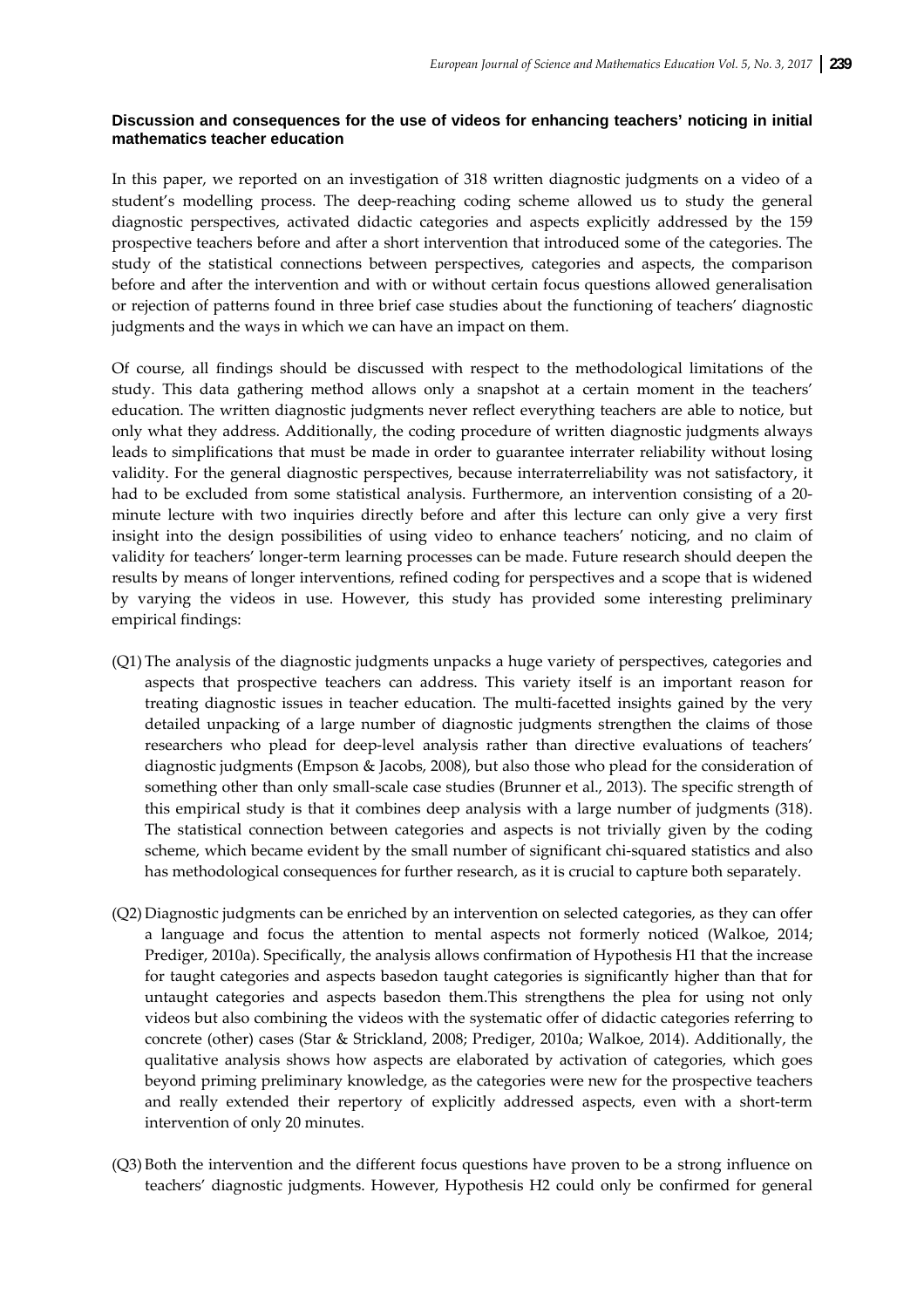perspectives and categories, whereas the effect on the explicitly addressed aspects was only relevant for one aspect. Hence, cueing is possible, but not forceable for extending the repertory of noticed aspects. This again confirms the main assumption of this article that enhancing the quality of diagnostic judgments should mainly by aimed at by offering adequate topic‐specific diagnostic categories.

From these main findings and some further side effects, we can draw conclusions for the use of concrete cases in transcripts or videos in initial mathematics teacher education, especially when the courses must be conducted with large group of more than 75, sometimes 300 participants.

- The use of video seems to have triggered very student-centred general perspectives from the beginning; the first-year teachers in particular immediately reached a quite impressive level. This confirms the strength of videos as being very authentic and bringing even first-year teachers near to the children (Brophy, 2004).
- When watching a video for the first time that theoretically contains11 aspects, the prospective teachers explicitly addressed 3.4 aspects on average, hence, missing on average 7.6 aspects. Although of course it could not be expected that 11 aspects would be noticed by novices, work with additional transcripts might increase the number of addressed aspects from the beginning, as it allows students to overcome the problem of speed.
- Focus questions seem to be crucial, especially for the general perspectives adopted by prospective teachers. Therefore, every teacher educator should very carefully prepare adequate focus questions and judge diagnostic outcomes with regard to these questions. However, these cannot guarantee long‐term effects, as they mainly prime already existing intuitions.
- Of course, the finding that the intervention could significantly enhance the activated categories (and connected aspects) must be interpreted cautiously, because the intervention was brief and other factors cannot be excluded. However, even tentative indications should already have curricular implications (as claimed by Morris et al., 2009; Heinrichs, 2015): If we want to enhance prospective teachers' diagnostic competence, we should carefully specify all relevant categories that should be acquired and introduce them with carefully chosen cases. Of course, an intervention of 20 minutes is only a beginning, and the post-test directly after it can only examine the short-term effects that have occurred so far, but our (not systematically researched) practical experiences underline the optimism that if a course continues to work with these categories, adequate use by nearly all prospective teachers can be reached. Although details in the interplay of noticed aspects and activated categories must be further investigated, the results are already encouraging for the curricular pathway we took.

#### **Acknowledgements**

The project has been financially supported by the Deutsche Telekom Foundation within the teacher education network 'Entwicklungsverbund Diagnose und Förderung'led by the TU Dortmund. We thank Henrike Weinert for her statistical support.

#### **References**

- Arcavi, A., and Schoenfeld, A. (2008). Using the unfamiliar to problematize the familiar: The case of mathematics teacher in‐ service education. *Canadian Journal of Science, Mathematics and Technology Education, 8*(3), 280‐295.doi 10.1080/ 14926150802315122.
- Ball, D. L., and Cohen, D. K. (1999). Developing practice, developing practitioners: Toward a practice-based theory of professional education. In G. Sykes, and L. Darling‐Hammond (Eds.), *Teaching as the learning profession: Handbook of policy and practice* (pp. 3‐32). San Francisco: Jossey‐Bass.
- Blomberg, G., Renkl, A., Sherin, M. G., Borko, H., and Seidel, T. (2013). Five research-based heuristics for using video in preservice teacher education. *Journal for Education Research Online, 5*(1), 90‐114.
- Borromeo Ferri, R. (2006). Theoretical and empirical differentiations of phases in the modelling process. *ZDM, 38*(2), 86‐95.doi 10.1007/BF02655883.
- Brophy, J. (Ed.)(2004). *Using video in teacher education*. Amsterdam: Elsevier.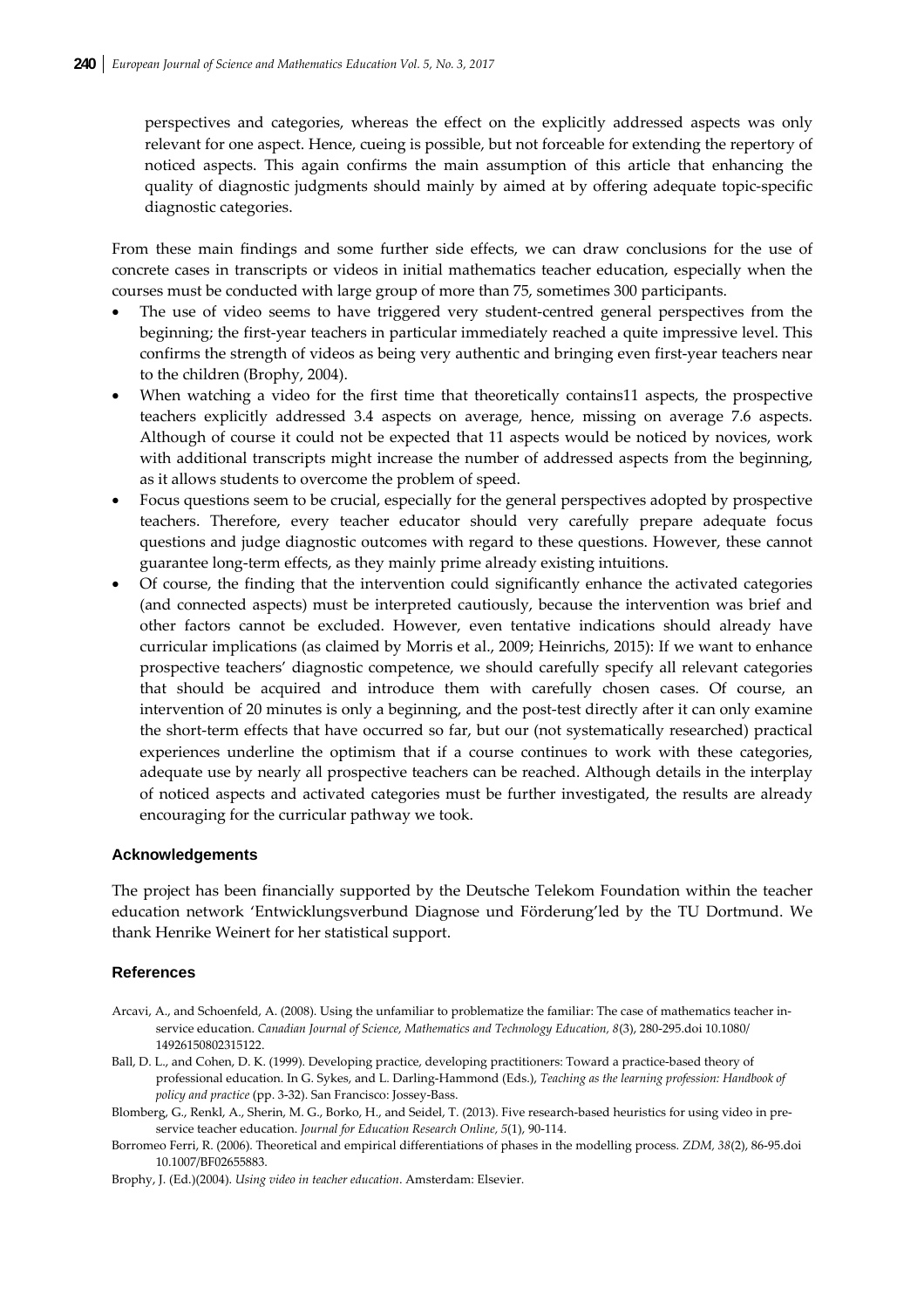- Brunner, M., Anders, Y., Hachfeld, A., and Krauss, S. (2013). The Diagnostic Skills of Mathematics Teachers. In M. Kunter, J. Baumert, W. Blum, U. Klusmann, S. Krauss, and M. Neubrand (Eds.), *Cognitive Activation in the Mathematics Classroom and Professional Competence of Teachers* (pp. 229‐248). New York: Springer.
- Busch, J., Barzel, B., and Leuders, T. (2015). Promoting secondary teachers' diagnostic competence with respect to functions: development of a scalable unit in Continuous Professional Development. *ZDM Mathematics Education, 47*(1), 53– 64.doi10.1007/s11858‐014‐0647‐2.
- Clarke, D., Clarke, B., and Roche, A. (2011). Building teachers' expertise in understanding, assessing and developing children's mathematical thinking: the power of task‐based, one‐to‐one interviews. *ZDM Mathematics Education, 43*(6), 901‐913.doi 10.1007/s11858‐011‐0345‐2.
- Davis, B., andSimmt, E. (2006). Mathematics-for-teaching: an ongoing investigation of the mathematics that teachers (need to) know. *Educational Studies in Mathematics, 61*(3), 293–319. doi 10.1007/s10649‐006‐2372‐4.
- Dreher, A., and Kuntze, S. (2015). Teachers' professional knowledge and noticing: The case of multiple representations in the mathematics classroom. *Educational Studies in Mathematics, 88*(1), 89‐114. doi 10.1007/s10649‐014‐9577‐8.
- Empson, S. B., and Jacobs, V. J. (2008). Learning to Listen to Children's Mathematics. In T. Wood, and P. Sullivan (Eds.), *International handbook of mathematics teacher education* (Vol. 1, pp. 257‐281). Rotterdam: Sense.
- Even, R., and Tirosh, D. (2002). Teacher knowledge and understanding of studentsʹ mathematical learning. In L. English et al. (Eds.). *Handbook of International Research in Mathematics Education* (pp.219–240). Mahwah, NJ: Lawrence Erlbaum.
- Franke, M. L., Carpenter, T. P., Levi, L., and Fennema, E. (2001). Capturing Teachers' Generative Change: A Follow‐Up Study of Professional Development in Mathematics. *American Educational Research Journal, 38*(3), 653‐689. doi: 10.3102/ 00028312038003653.
- Galbraith, P., andStillman, G. (2006). A framework for identifying student blockages during transitions in the modelling process. *ZDM, 38*(2), 143‐162.doi 10.1007/BF02655886.
- Girulat, A., Nührenbörger, M., andWember, F. (2013). Fachdidaktischfundierte Reflexion von Diagnose und individuelle Förderungim Unterrichtskontext – am Beispiel des Faches Mathematikunter Beachtungsonderpädagogischer Förderung. In S. Hußmann, and C. Selter (Eds.), *Diagnose und individuelle Förderung in der MINT‐Lehrerbildung* (pp. 150‐ 166). Münster: Waxmann.
- Heinrichs, H. (2015). *Diagnostische Kompetenz von Mathematik‐Lehramtsstudierenden. Messung und Förderung*. Wiesbaden: Springer Spektrum.
- Helmke, A., Hosenfeld, I., and Schrader, F.‐W. (2003). Diagnosekompetenz in Ausbildung und Berufentwickeln. *Karlsruher Pädagogische Beiträge, 55*, 15‐34.
- Jungwirth, H., Steinbring, H., Voigt, J., andWollring, B. (2001). Interpretative classroom research in teacher education. In H.‐G. Weigand et al. (eds.). *Developments in mathematics education in Germany. Selected Papers from the Annual Conference on Didactics of Mathematics.* (pp. 46–56). Hildesheim: Franzbecker.
- Kieran, C. (1981). Concepts associated with the equality symbol. *Educational Studies in Mathematics, 12(*3), 317– 326.doi10.1007/BF00311062.
- Krauss, S., and Brunner, M. (2011). Schnelles Beurteilen von Schülerantworten: Ein Reaktionszeittes tfür Mathematiklehrer/innen. *Journal für Mathematik‐Didaktik, 32*(2), 233‐251.doi 10.1007/s13138‐011‐0029‐z.
- Morris, A. K., Hiebert, J., and Spitzer, S. M. (2009). Mathematical knowledge for teaching in planning and evaluating instruction: What can pre‐service teachers learn? *Journal for Research in Mathematics Education, 40*(5), 491‐529.doi www.jstor.org/stable/40539354.
- Nunes, T., Schliemann, A.D., and Carraher, D.W. (1993). *Street mathematics and school mathematics*. Cambridge: Cambridge University Press.
- Philipp, K., and Leuders. T. (2014). Diagnostic competences of mathematics teachers processes and resources. In P. Liljedahl, S. Oesterle, C. Nicol, and D. Allan (Eds.), *Proceedings of the Joint Meeting of PME 38 and PME‐NA 36* (Vol. 4, pp. 426‐433). Vancouver: PME.
- Pollak, H.O. (1979). The interaction between mathematics and other school subjects. In UNESCO (Eds.), *New trends in mathematics teaching IV* (pp. 232‐248), Paris: UNESCO.
- Prediger, S. (2008). The relevance of didactic categories for analysing obstacles in conceptual change: Revisiting the case of multiplication of fractions. *Learning and Instruction, 18*(1), 3‐17.doi10.1016/j.learninstruc.2006.08.001.
- Prediger, S. (2010a). How to Develop Mathematics for Teaching and for Understanding. The Case of Meanings of the Equal Sign. *Journal of Mathematics Teacher Education, 13*(1), 73‐93. doi 10.1007/s10857‐009‐9119‐y.

Prediger, S. (2010b). "Aber wie sag ichesmathematisch?" – Empirische Befunde und Konsequenzenzum Lernen von Mathematikals Mittelzur Beschreibung von Welt. In D. Höttecke (Ed.),

- *EntwicklungnaturwissenschaftlichenDenkenszwischenPhänomen und Systematik* (pp. 6‐20). Berlin: LIT‐Verlag. Prediger, S. (2010c). Über das Verhältnis von Theorien und wissenschaftlichenPraktiken – am Beispiel
- von SchwierigkeitenmitTextaufgaben. *Journal fürMathematik‐Didaktik, 31*(2), 167‐195.doi10.1007/s13138‐010‐0011‐1. Renk, N. (2009). *Operationsverständnis von GrundschulkindernbeimMathematisieren von Textaufgaben. Eineempirische*
- *Untersuchungzu Strategien des intermodalen Transfers*, Master thesis, supervised by S. Prediger, TU Dortmund. Reusser K. (1990). From Text to Situation to Equation: Cognitive Simulation of Understanding and Solving Mathematical Word Problems. In H. Mandl, E. De Corte, N. Bennet, and H.F. Friedrich (Eds.), *Learning and Instruction. European Research in*
- *an International Context* (Vol. II, pp. 477–498). New York: Pergamon. Scherer, P., andSteinbring, H. (2006). Noticing children's learning processes – teachers jointly reflect on their own classroom
- interaction for improving mathematics teaching. *Journal of Mathematics Teacher Education, 9*(2), 157–185. doi 10.1007/s10857‐006‐0004‐7.